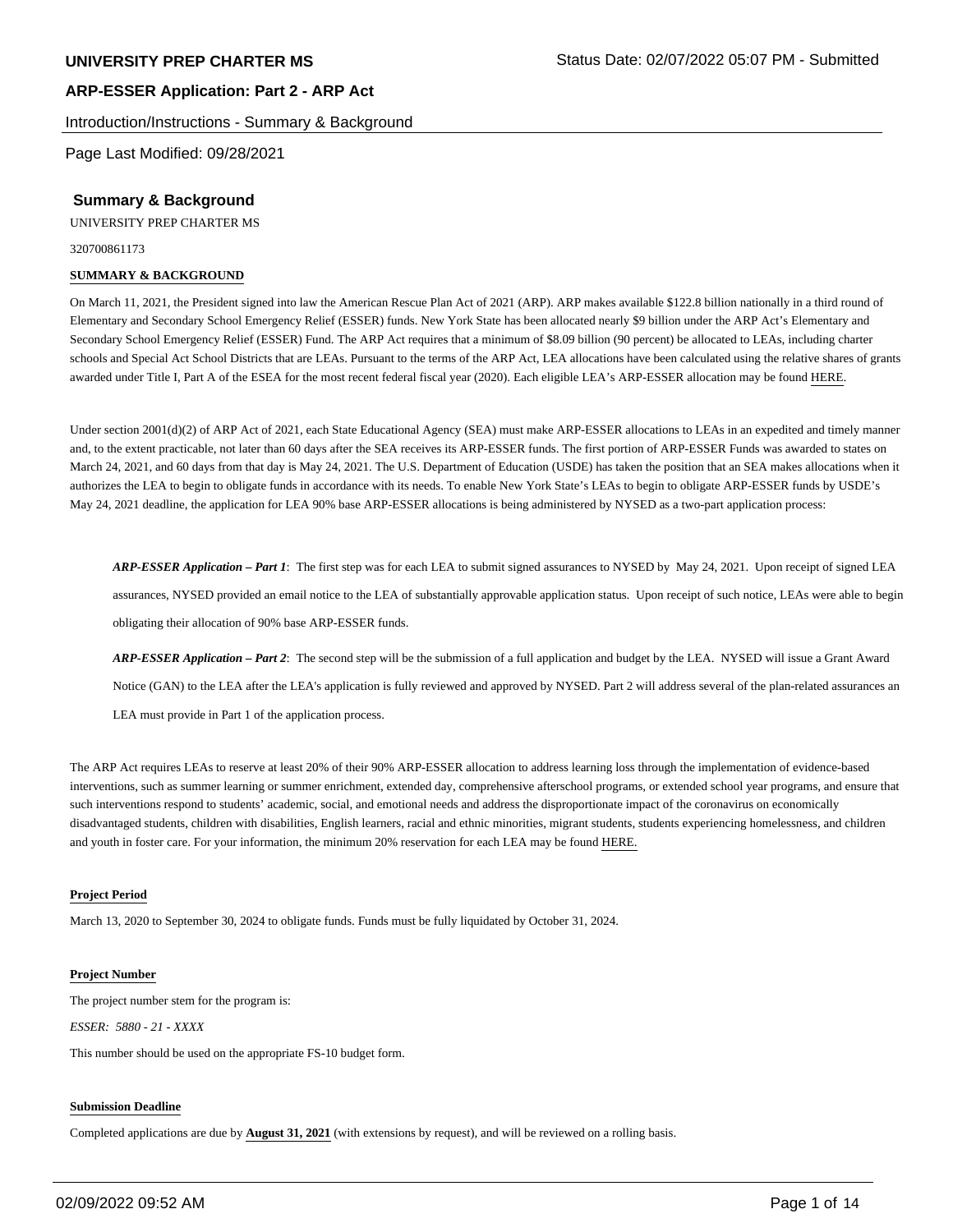#### Introduction/Instructions - Summary & Background

## Page Last Modified: 09/28/2021

Please note that applications must be submitted and fully approved by no later than March 23, 2022. LEAs that have not been issued a Grant Award Notice by that time will be at risk of having their ARP-ESSER allocation returned to the United States Department of Education.

#### **APPLICATION PROCESS FOR LEA ALLOCATIONS OF ARP-ESSER SEA RESERVE FUNDS**

The federal ARP statute requires SEAs to reserve:

not less than 5 percent of the total amount of grant funds awarded to the State (\$449.4 million) to carry out activities to address the impact of lost instructional

time by supporting the implementation of evidence-based interventions;

not less than 1 percent (\$89.9 million) to carry out the implementation of evidence-based summer enrichment programs; and

not less than 1 percent (\$89.9 million) to carry out the implementation of evidence-based comprehensive afterschool programs.

The 2021-22 enacted state budget directs that these required SEA set-asides be allocated as grants to specified school districts. Each eligible district's allocation of SEA reserve funds may be found HERE. NYSED will inform school districts under separate cover when the application process for school district allocations of ARP-ESSER SEA set-aside funds has been published in the SED Monitoring and Vendor Reporting System. This application is only for LEA 90% base ARP-ESSER allocations. LEAs should not apply for ARP ESSER SEA Reserve funds as part of this application.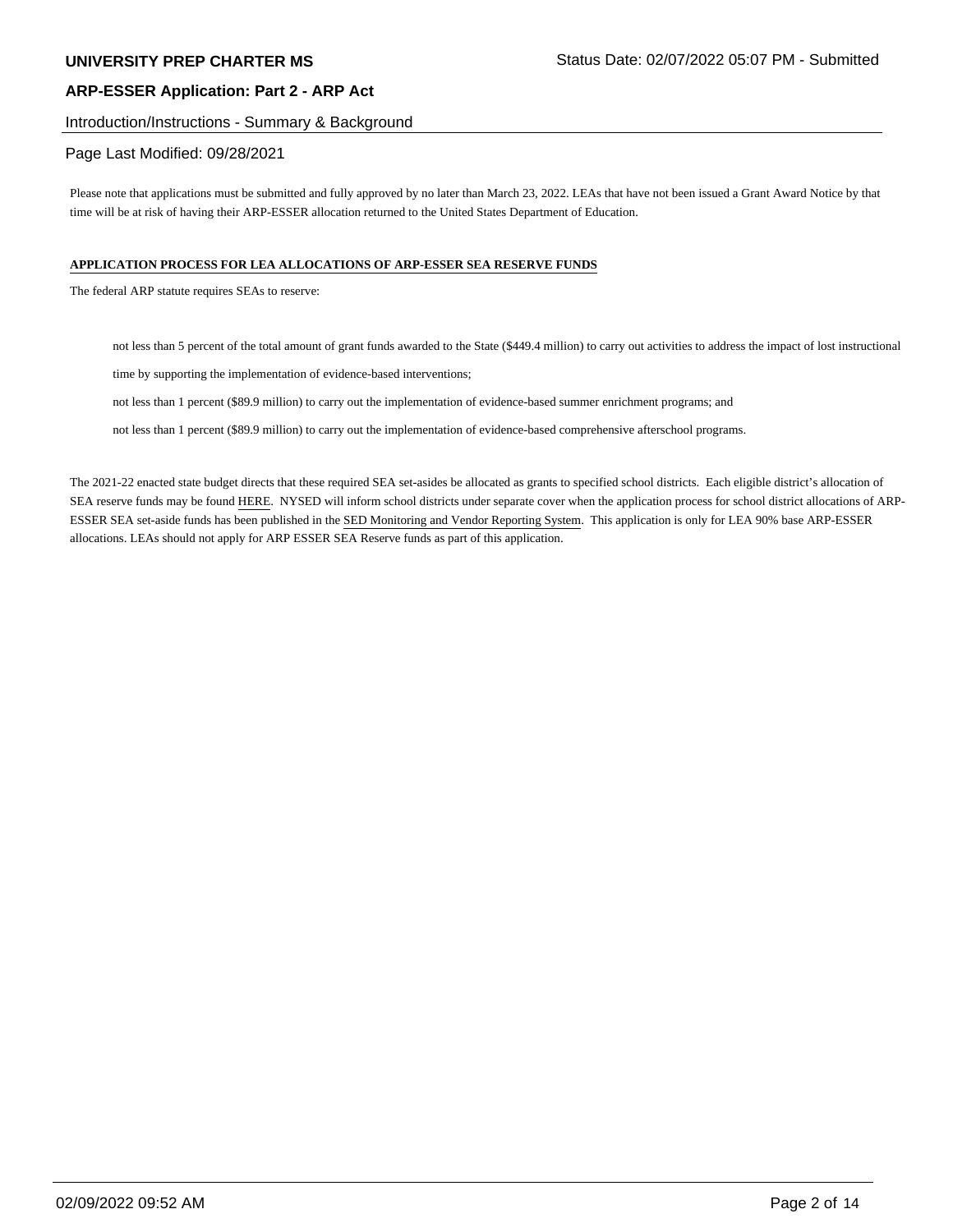Introduction/Instructions - Submission Instructions

Page Last Modified: 09/28/2021

#### **Submission Instructions**

UNIVERSITY PREP CHARTER MS

320700861173

## **Directions for Submitting the Application:**

The online application may only be submitted/certified by the chief school officer of the applicant LEA. The designated superintendent (public school LEAs), and the chief executive officer, board of trustees president, or school employee designated by the board of trustees (charter school LEAs) are the only administrators with the submit/certify rights necessary to successfully submit and certify a completed application for NYSED review.

LEAs *ARE NOT REQUIRED* to send hard copies of general application materials to the Department.

LEAs *ARE REQUIRED* to send signed originals and two hard copies of each FS-10 Budget Form to:

 *Office of ESSA-Funded Programs - Rm 320 EB RE: ARP-ESSER Application – Part 2 New York State Education Department 89 Washington Avenue Albany, NY 12234.*

#### **Deadline for Submitting the Applications:**

The *ARP-ESSER Application – Part 2* is due by August 31, 2021.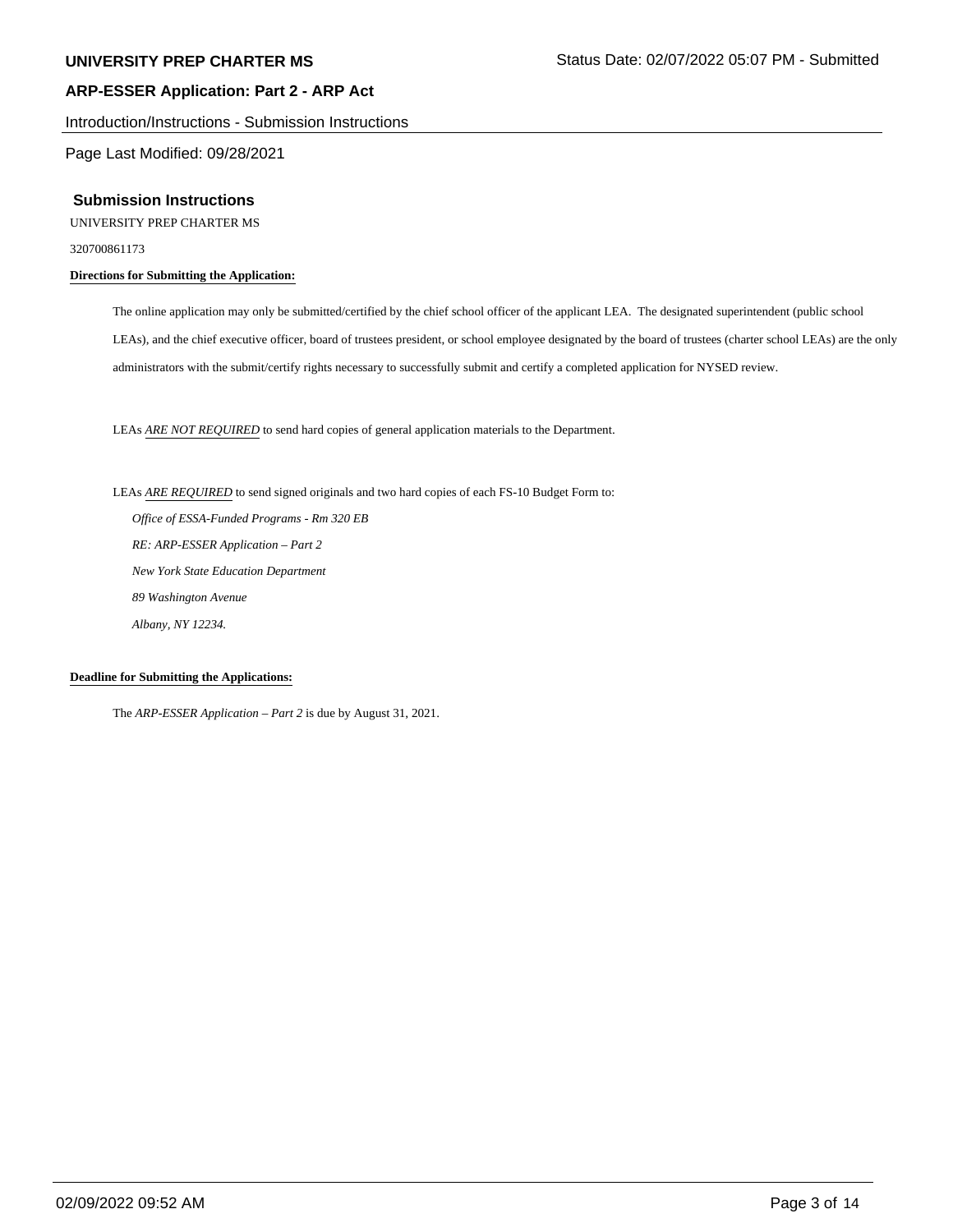LEA ARP-ESSER Plan - ARP-ESSER Intent to Apply

Page Last Modified: 09/30/2021

# **ARP-ESSER LEA Base 90% Allocation - Intent to Apply**

UNIVERSITY PREP CHARTER MS

320700861173

**1. Does the LEA intend to apply for American Rescue Plan (ARP) Act - Elementary and Secondary School Emergency Relief (ESSER) LEA Base 90% funding?**

Yes, the LEA intends to apply for Elementary and Secondary School Emergency Relief (ESSER) funding.

**2. Please provide contact information for the LEA Business Official and Board President. Please confirm that each individual has reviewed and approved of the application, including all plan descriptions and use of funds.** 

|                              | Name              | Email Address              | Date of Final<br>Review/ |
|------------------------------|-------------------|----------------------------|--------------------------|
|                              |                   |                            | Approval                 |
| <b>LEA Business Official</b> | Mayreni Arias     | marias@uppublicschools.org | 9/30/21                  |
| <b>ILEA Board President</b>  | <b>Steve Barr</b> | barr@finschools.org        | 9/31/21                  |

# **ARP-ESSER Allocation - Construction-Related Costs**

**3. Does the LEA intend to use American Rescue Plan (ARP) Act - Elementary and Secondary School Emergency Relief (ESSER) LEA Base 90% funding for construction-related expenditures?**

No, the LEA does not intend to use American Rescue Plan (ARP) Act - Elementary and Secondary School Emergency Relief (ESSER) funding for construction-related expenditures.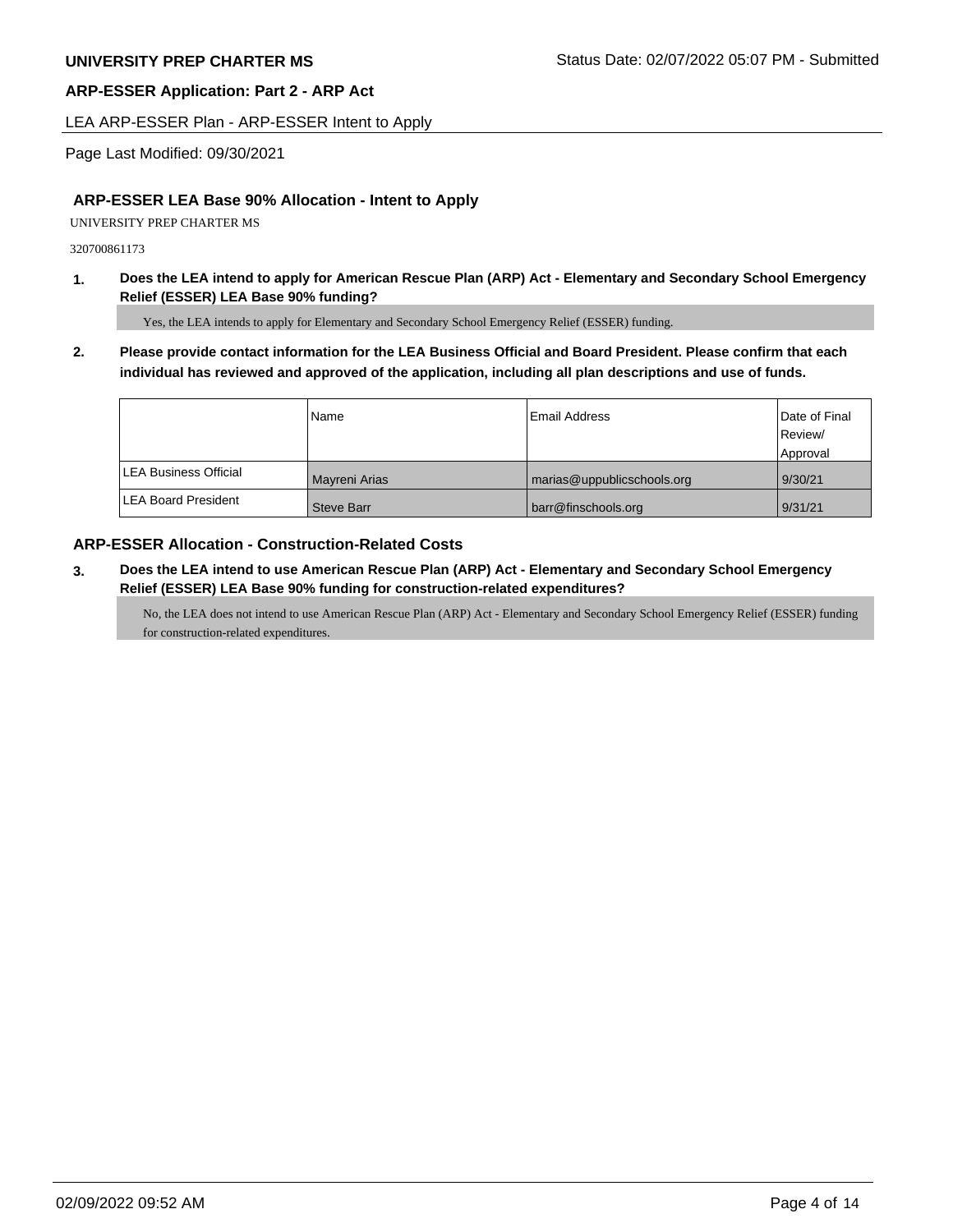## LEA ARP-ESSER Plan - ARP-ESSER Plan Development & Program Information

Page Last Modified: 02/07/2022

## **ARP-ESSER LEA Base 90% Allocation - Plan Development and Dissemination**

UNIVERSITY PREP CHARTER MS

320700861173

Title VIII of Division B of the CARES Act directs the Department to carry out the Education Stabilization Fund, of which the ARP ESSER funds are a part. Section 2001 of the ARP Act provides for the Department to make grants to each SEA from the ARP ESSER funds. An SEA must allocate at least 90 percent of its ARP ESSER grant funds to its LEAs (including charter schools that are LEAs) in the State in the same proportion that the LEAs received under part A of title I of the ESEA in Fiscal Year 2020, as required by section 2001(d)(1) of the ARP Act; and section 2001(e) of the ARP Act prescribes certain mandatory and permissive uses of LEAs' funds. Under 20 U.S.C. 1221e-3, the Secretary has the authority to promulgate rules governing the programs administered by the Department. Under this requirement, each LEA that receives ARP ESSER funds must develop, submit to the SEA on a reasonable timeline determined by the SEA, and make publicly available on the LEA's website, a plan for the LEA's use of ARP ESSER funds. The plan - known as the LEA ARP ESSER Plan - and any revisions to the plan submitted consistent with procedures established by the SEA, must include a description of key activities which are required below.

**NYSED will consider each LEA's application for its base 90% ARP-ESSER allocation as meeting the USDE LEA ARP-ESSER use of funds plan requirement, provided the required elements of the plan are fully addressed in the LEA's application, combined with a budget, and then publicly posted after being developed with public input.**

An LEA must engage in meaningful consultation with stakeholders and give the public an opportunity to provide input in the development of its plan. Specifically, an LEA must engage in meaningful consultation with students; families; school and district administrators (including special education administrators); and teachers, principals, school leaders, other educators, school staff, and their unions. Additionally, an LEA must engage in meaningful consultation with each of the following, to the extent present in or served by the LEA: Tribes; civil rights organizations (including disability rights organizations); and stakeholders representing the interests of children with disabilities, English learners, children experiencing homelessness, children in foster care, migratory students, children who are incarcerated, and other underserved students.

Each LEA's ARP ESSER plan must be in an understandable and uniform format and, to the extent practicable, written in a language that parents can understand (or, if not practicable, orally translated). Upon request by a parent with a disability, LEA plans must be provided in an alternative format accessible to the parent.

### **1. In the space provided below, please describe how the LEA meaningfully engaged a diverse and representative set of the applicable stakeholders in developing a plan to use these funds and implementing that plan.**

University Prep Public Schools prides itself on ensuring that all large decisions are made in tandem with its major stakeholders, including faculty, staff, students and their families as well as other members of the broader school community. In order to determine how to best leverage ARP funds, we set aside a significant portion of time during our annual school year planning meeting to collaborate on a plan with a variety of stakeholder representatives including a parent, student, teacher, counselor, SPED coordinator, administrators, and nonprofit community partners. In addition, UPPS held a series of in-person and virtual meetings with a variety of stakeholders including parents of and students with disabilities, parents of and English Language Learners, parents of and low-income students, homeless or housing insecure families and immigrant students. Feedback from all stakeholders was gathered through these meetings and factored into the Plan for usage of ARP funds.

As we move forward, we will conduct reviews of the plan every six months beginning with a review of student assessment data and social-emotional needs. We will also continue to gather feedback from stakeholder groups through weekly "CheckUP" meetings with parents and community members on Wednesday evenings with some structured conversations and some "open space" forums. We will also continue to engage in meaningful consultation through monthly parent council meetings, which include representation of parents from different subgroups, and the student leadership committee. Informed by our review of student and family needs and the feedback received and considered, all revisions will be made in collaboration with school stakeholders.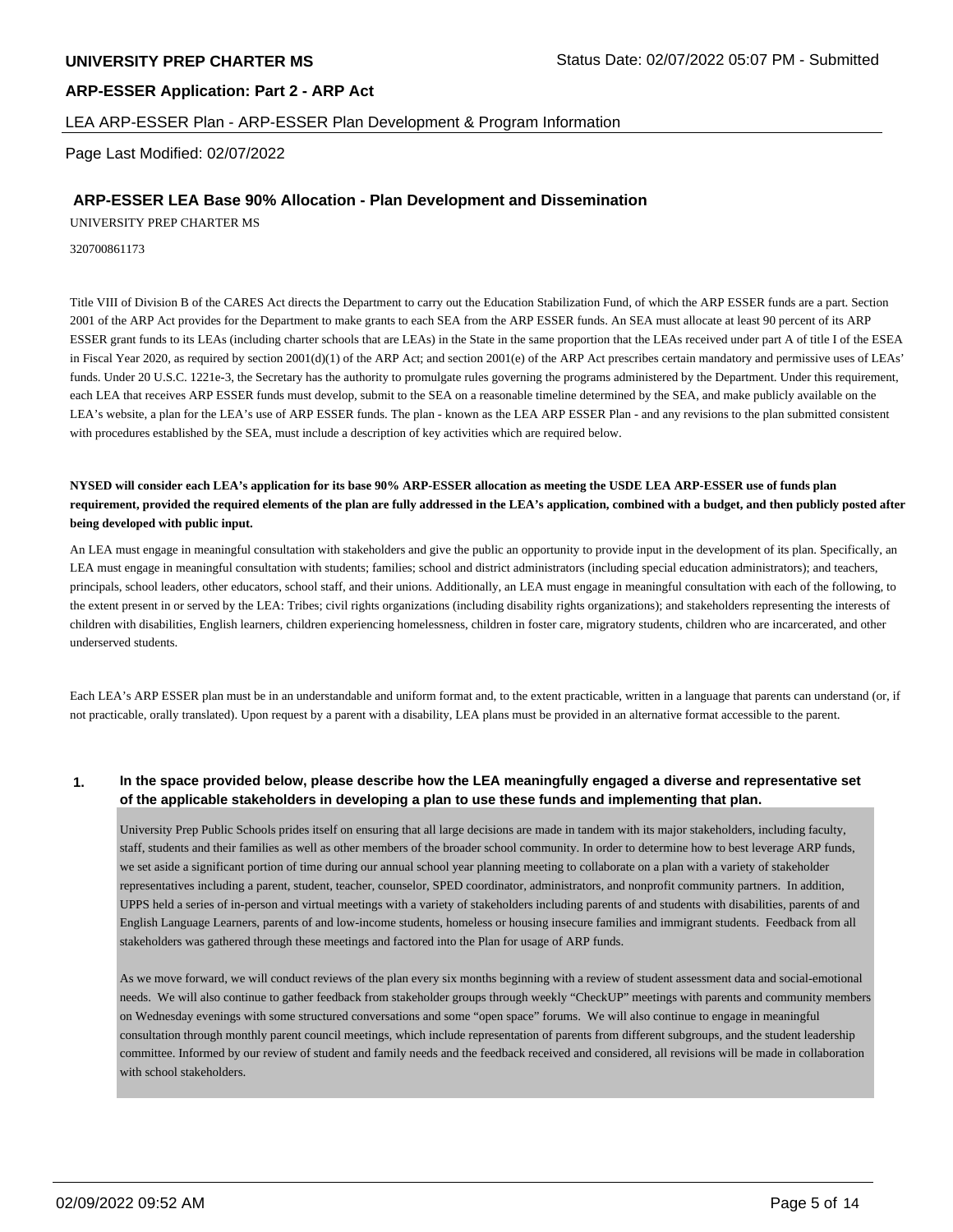#### LEA ARP-ESSER Plan - ARP-ESSER Plan Development & Program Information

Page Last Modified: 02/07/2022

**2. In the space provided below, please provide the URL for the website(s) where the LEA ARP-ESSER Plan is/will be publicly posted. For an LEA that does not have a website, the LEA may identify an online platform (e.g. social media group or post, file sharing service, email listserv) that allows plans to be directly communicated to students, parents or legal guardians, school staff, and other stakeholders. As appropriate, the LEA should provide details about how the plan will be made available to people who request it.**

https://www.uppublicschools.org/resources Hard copies are also available upon request by calling the school or visiting the main office.

# **ARP-ESSER LEA Base 90% Allocation - Program Information**

**3. In the space provided below, please describe the extent to which and how the funds will be used to implement prevention and mitigation strategies that are, to the greatest extent practicable, consistent with the most recent CDC guidance on reopening schools, in order to continuously and safely open and operate schools for in-person learning.**

ARP funds will be leveraged to implement prevention and mitigation strategies and associated planning activities. In order to plan for safe reopening, funds will be leveraged to upgrade the on-site network and to purchase additional devices to allow for a 1-1 device allotment and eliminate sharing between students and staff. They will also be used for legal services for consultation on the creation of reopening plan to ensure that the evolving mandates of the state are followed with fidelity. In addition, several of our older AC units will also be replaced and air purifiers will be added to our classrooms in order to ensure air circulation and disposable masks will be purchased in order to comply with CDC prevention guidelines. We will also make several purchases of furniture that will promote strong distance learning practices. Two new operations positions will be added to help develop and maintain new protocols and procedures throughout the school. In addition, a small amount of funding will be used to purchase PPE.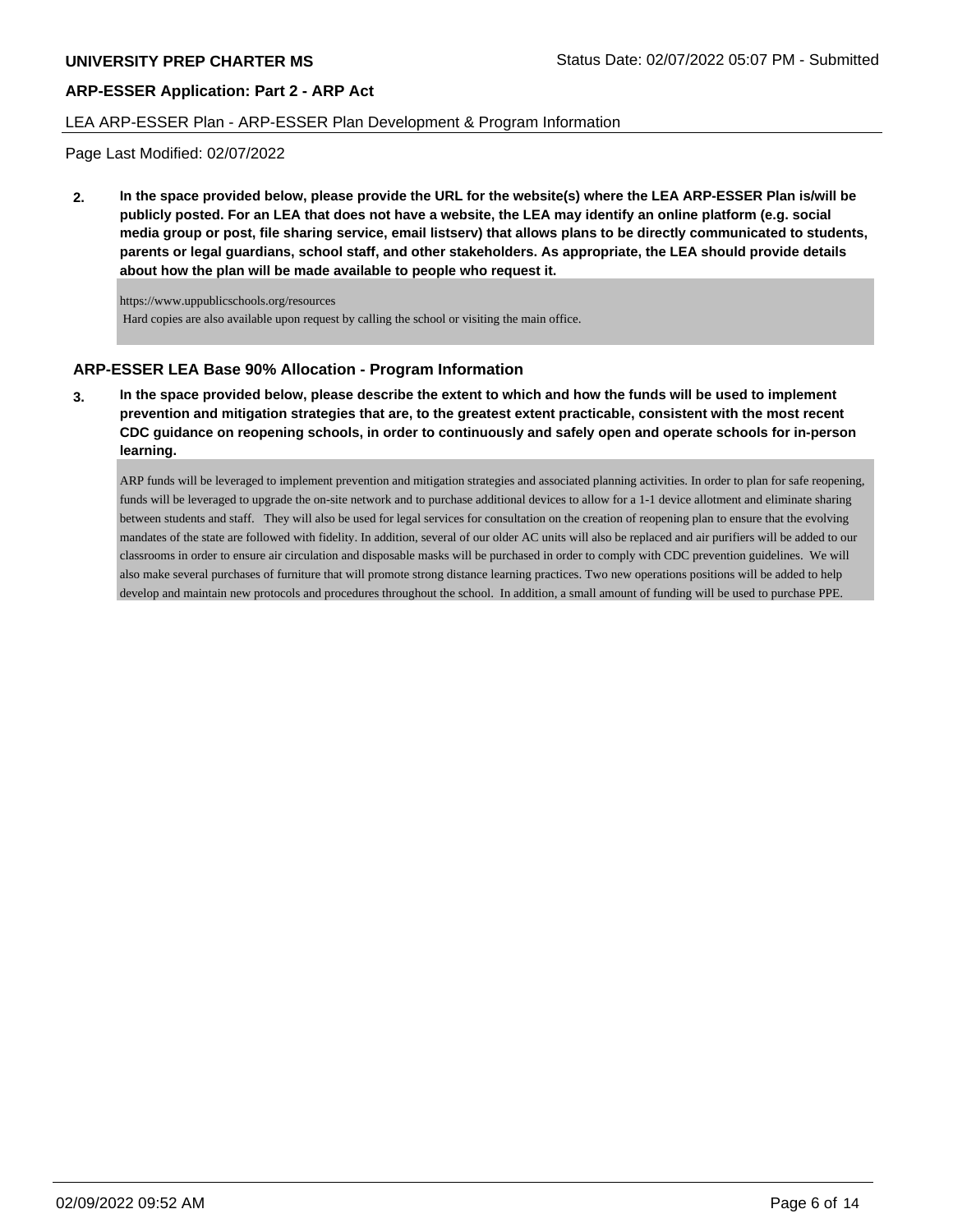### LEA ARP-ESSER Plan - ARP-ESSER Plan Development & Program Information

Page Last Modified: 02/07/2022

#### **4. In the space provided below, please describe the data that the LEA will use to identify student needs and monitor student progress as a result of planned interventions and supports.**

In order to track and monitor student needs, we will closely monitor staff and student attendance as well as rates of covid related absence. We will also monitor the academic performance of students on several indicator areas to ensure that the strategies which we are employing are fruitful. These include:

- STAR reading and math nationally normed test data performed 3x per year
- Internally generated assessment tools at the end of each unit in every subject
- Class Grades

We will use the following data sources to identify the social, emotional and mental health needs of all sub-groups of students in the school:

- Counselor administered surveys of all students, conducted monthly
- A comprehensive needs assessment with all students and parents/guardians that asked them to identify concerns and needs
- Targeted seminar/advisory lessons that offer structured opportunities for students to share on specific matters in a private manner

To effectively address students' identified academic, social, emotional, and mental health needs, UPPS will implement the following interventions and supports:

- "Zero Period" remediation occurring before first period
- Mandatory Office Hours after school with teachers
- Saturday Academy for struggling students
- Targeted, differentiated instruction, interventions and other support services in the classrooms and in small group settings
- Individual and group counseling
- Referrals to off-campus single day or overnight mental health centers
- Referrals to on-site Psychologist in the school-based Health Center
- Advisory/Seminar lessons reflecting the identified needs of students

To monitor students' academic progress, the school will utilize STAR nationally-normed assessments administered in ELA and Math three times per year, with subsequent growth goals created based on achievement. Remediation groups are adjusted based on test results. Academic growth will also be measured by Department and Teacher designed assessments.

To monitor social-emotional growth, the school will rely on the monthly surveys described above as well as student reflections and share during advisories and seminars and both mandated and non-mandated counseling sessions.

# **5. In the space provided below, please describe how the LEA will use the funds it reserves under section 2001(e)(1) the required reserve of 20% of funds - to address the academic impact of lost instructional time through the implementation of evidence-based interventions, such as summer learning or summer enrichment, extended day, comprehensive afterschool programs, or extended school year.**

In order to address student learning gaps and the need for learning recovery and acceleration, we will use ARP funding to offer summer programming for students (summer school and new student bridge). We will also use ARP funds to cover a portion of the salaries for our Zero Period teachers, who provide supplemental, targeted instruction before school every day, and additional interventions will be offered through the creation of a Saturday student academy, facilitated by stipended teachers. Wilson Reading will be purchased and implemented in order to support our struggling readers. Lastly, ARP funds will support our school to create a "Director of Student Support Services" whose charge will be to lead our community in monitoring the progress of struggling students.

### **6. In the space provided below, please describe how the LEA will spend its remaining ARP ESSER funds consistent with section 2001(e)(2) - the allowable uses of funds - of the ARP Act.**

The remaining portion of our ARP ESSER funds will be used for electrical work and painting of newly acquired classrooms in shared space, English curriculum materials and a virtual library, office supplies, and two way radios.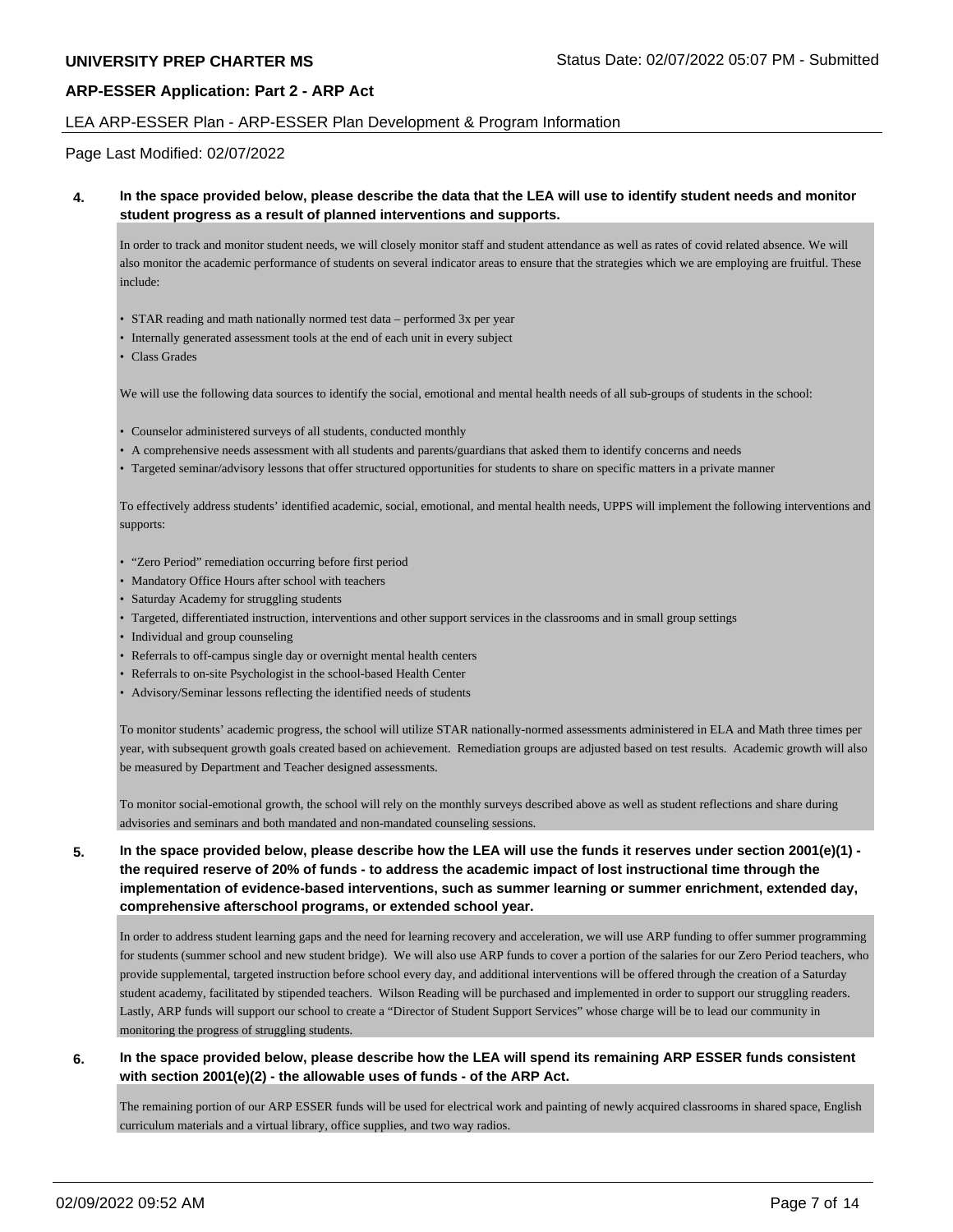## LEA ARP-ESSER Plan - ARP-ESSER Plan Development & Program Information

Page Last Modified: 02/07/2022

**7. In the space provided below, please describe how the LEA will ensure that the interventions it implements, including but not limited to the interventions implemented under section 2001(e)(1) - the required reserve of 20% of funds - to address the academic impact of lost instructional time, will respond to the academic, social, emotional, and mental health needs of all students, and particularly those students disproportionately impacted by the COVID-19 pandemic, including students from low-income families, students of color, English learners, children with disabilities, students experiencing homelessness, children in foster care, and migratory students.**

Our school will ensure that its strategies serve all student subgroups through the active monitoring of student data. Our new Director of Student Supports will be charged specifically with ensuring that there are no gaps in support across student groups and especially for those who are most in need as a result of covid-19 and its after effects. The interventions and support services to be implemented are designed to meet the identified needs of all student subgroups, including Students With Disabilities, English Language Learners, students from low-income families, and students of color as well as students experiencing homelessness or housing insecurity and foster care children. We will monitor progress of each sub-group by holding monthly data reviews where we will look at trends in student performance over time and will identify goals and benchmarks to review progress toward at each monthly interval.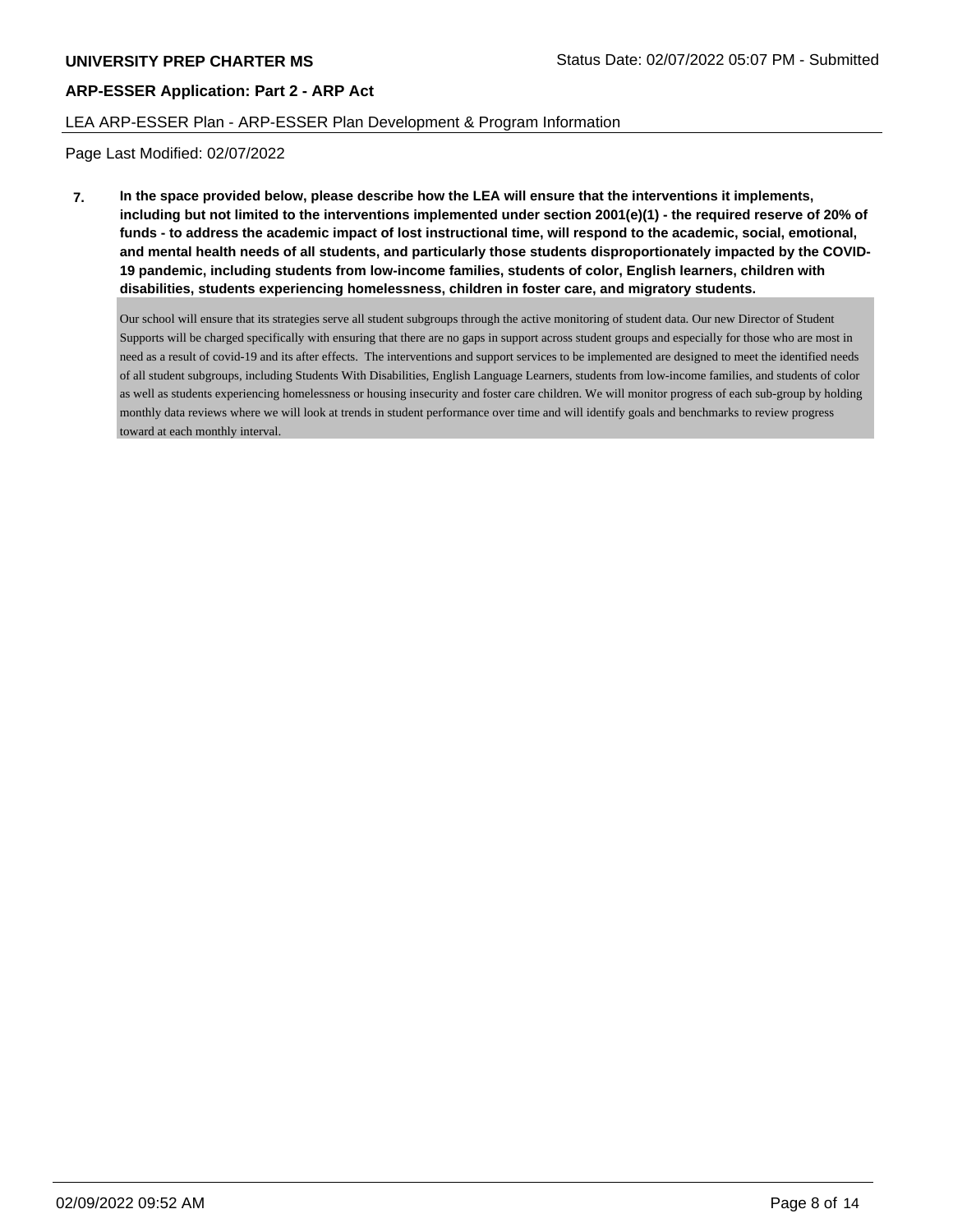#### LEA ARP-ESSER Plan - ARP-ESSER Return to In-Person Instruction

Page Last Modified: 09/28/2021

# **ARP-ESSER Return to In-Person Instruction**

UNIVERSITY PREP CHARTER MS

320700861173

Section 2001(i)(1) of the ARP Act requires each LEA that receives ARP ESSER funds to develop and make publicly available on the LEA's website, not later than 30 days after receiving ARP ESSER funds, a plan for the safe return to in-person instruction and continuity of services for all schools, including those that have already returned to in- person instruction. Section 2001(i)(2) of the ARP Act further requires that the LEA seek public comment on the plan and take those comments into account in the development of the plan. Finally, section 2001(i)(3) of the ARP Act states that an LEA that developed a plan for the safe return to in-person instruction and continuity of services prior to the date of enactment of the ARP Act will be deemed to have met the requirement to develop a plan under section 2001(i)(1) as long as the plan meets the statutory requirements (i.e., is publicly available on the LEA's website and was developed after the LEA sought and took into account public comment).

The LEA's plan must include how it will maintain the health and safety of students, educators, and other school and LEA staff and a description of any policies it has adopted regarding each of the CDC's safety recommendations, including universal and correct wearing of masks; modifying facilities to allow for physical distancing (e.g., use of cohorts/podding); handwashing and respiratory etiquette; cleaning and maintaining healthy facilities, including improving ventilation; contact tracing in combination with isolation and quarantine in collaboration with the State, local, territorial, or the health departments of Native American Nations; diagnostic and screening testing; efforts to provide vaccinations to school communities; appropriate accommodations for children with disabilities with respect to health and safety policies; and coordination with State and local health officials.

The plan must describe how the LEA will ensure continuity of services, including but not limited to services to address students' academic needs and the social, emotional, mental health and other needs of students and staff, which may include student health and food services.

LEA plans must be in an understandable and uniform format and, to the extent practicable, written in a language that parents can understand (or, if not practicable, orally translated). Upon request by a parent with a disability, LEA plans must be provided in an alternative format accessible to the parent.

**NYSED will permit previously developed LEA re-opening plans to satisfy the ARP statutory requirement for the safe return to in-person instruction and continuity of services. LEAs must make any necessary updates to existing plans to conform with the USDE requirements within 30 days of receipt of ARP-ESSER funds and to review (and revise if appropriate) plans every six months thereafter (until September 30, 2023).**

**1. In the space provided below, please provide the URL for the website(s) where the district's most current reopening/return to in-person learning plan is/will be located. For an LEA that does not have a website, the LEA may identify an online platform (e.g. social media group or post, file sharing service, email listserv) that allows plans to be directly communicated to students, parents or legal guardians, school staff, and other stakeholders. As appropriate, the LEA should provide details about how the plan will be made available to people who request it.**

https://www.uppublicschools.org/resources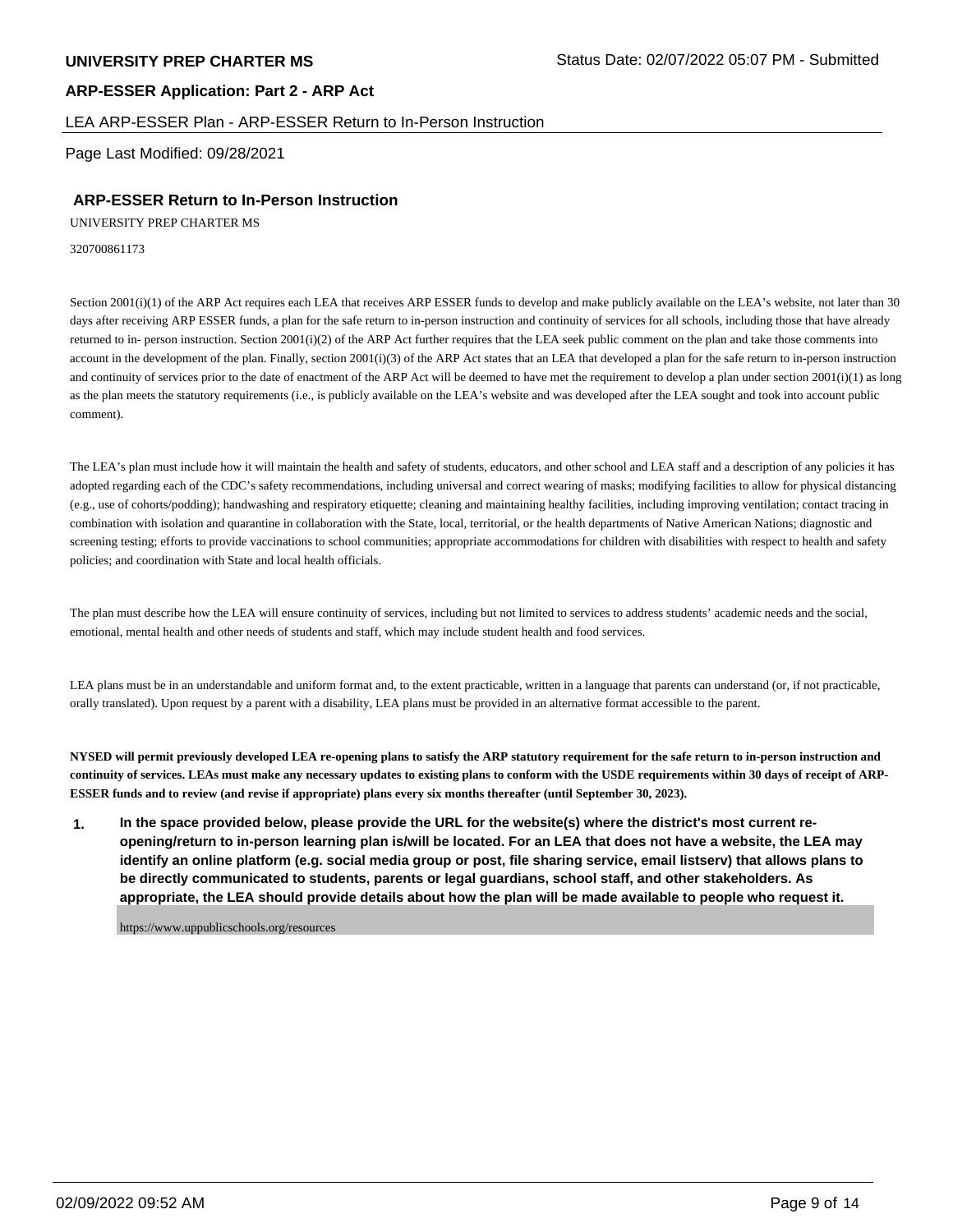## LEA ARP-ESSER Plan - ARP-ESSER Return to In-Person Instruction

Page Last Modified: 09/28/2021

**2. An LEA must periodically, but no less frequently than every six months (through September 30, 2023), review and, as appropriate, revise its plan. Consistent with section 2001(i)(2) of the ARP Act, which requires an LEA to seek public comment on the development of its plan, an LEA must seek public input and take such input into account in determining whether to revise its plan and, if it determines revisions are necessary, on the revisions it makes to its plan, i.e., the LEA must seek public input on whether to revise its plan and on any revisions to its plan no less frequently than every six months (taking into consideration the timing of significant changes to CDC guidance on reopening schools). If the LEA revises its plan, the revised plan must address each of the aspects of safety currently recommended by the CDC or, if the CDC has updated its safety recommendations at the time the LEA is revising its plan, each of the updated safety recommendations.**

**In the space provided below, please describe how the LEA will review and regularly update (at least every six months through September 30, 2023) it's plan for in-person instruction, including a description of how public comment will be collected.**

Our school will actively track trends in student need as well as external pandemic related factors to re-assess, review and revise (as necessary) its ARP plan. In order to ensure that all stakeholders are engaged we will host monthly town hall meetings that will be open in person (safety permitting) as well as via zoom and include time for public comment.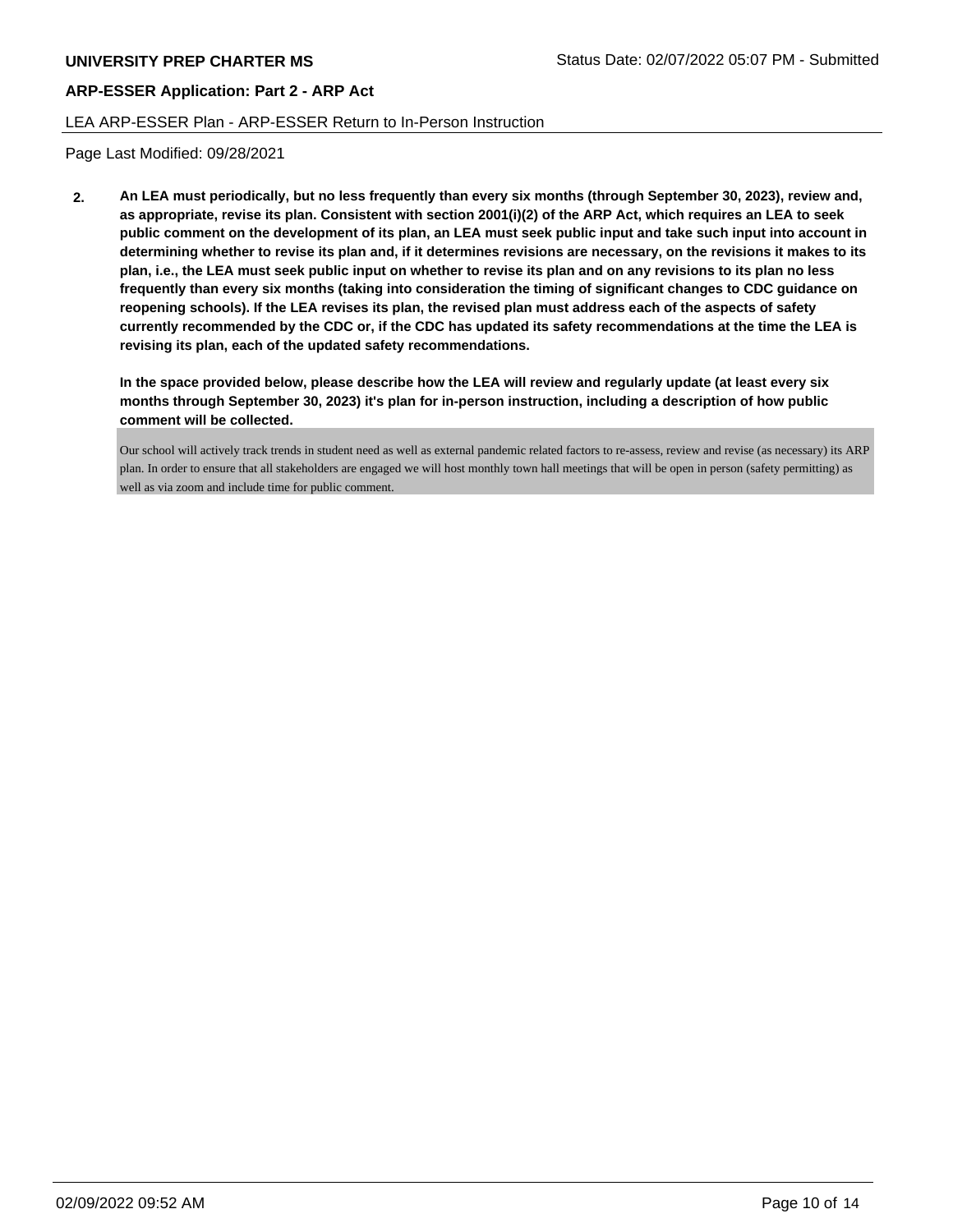#### LEA ARP-ESSER Plan - ARP-ESSER Funding Distribution

Page Last Modified: 02/07/2022

## **ARP-ESSER LEA Base 90% Allocation - Funding Distribution**

UNIVERSITY PREP CHARTER MS

320700861173

**Please note: LEAs that have been allocated funds from the mandated SEA-Level Reserves in the 2021-22 enacted state budget will apply for those funds via a separate application process. NYSED will inform school districts under separate cover when the application process for school district allocations of ARP-ESSER SEA set-aside funds has been published in the SED Monitoring and Vendor Reporting System. The sections below are only for LEA 90% base ARP-ESSER allocations. LEAs should not apply for ARP ESSER SEA Reserve funds as part of this application.**

**1. Please complete the following to indicate the LEA's American Rescue Plan (ARP) Act LEA Base 90% allocation for Elementary and Secondary School Emergency Relief (ESSER) funds, as well as its most current enrollment figures.**

|                                                       | Amount (\$ or #) |
|-------------------------------------------------------|------------------|
| ARP-ESSER Fund Allocation (\$)                        | 2,154,765        |
| Total Number of K-12 Resident Students Enrolled (#)   | 400              |
| Total Number of Students from Low-Income Families (#) | 360              |

# **ARP-ESSER Schools Served**

**2. Please complete the following chart by indicating the number of PUBLIC SCHOOLS in the LEA being served by ARP-ESSER LEA Base 90% Funding.**

|                                                            | INumber (#) |
|------------------------------------------------------------|-------------|
| Total Number of Schools in the LEA                         |             |
| Number of Schools Served by ARP-ESSER LEA Base 90% Funding |             |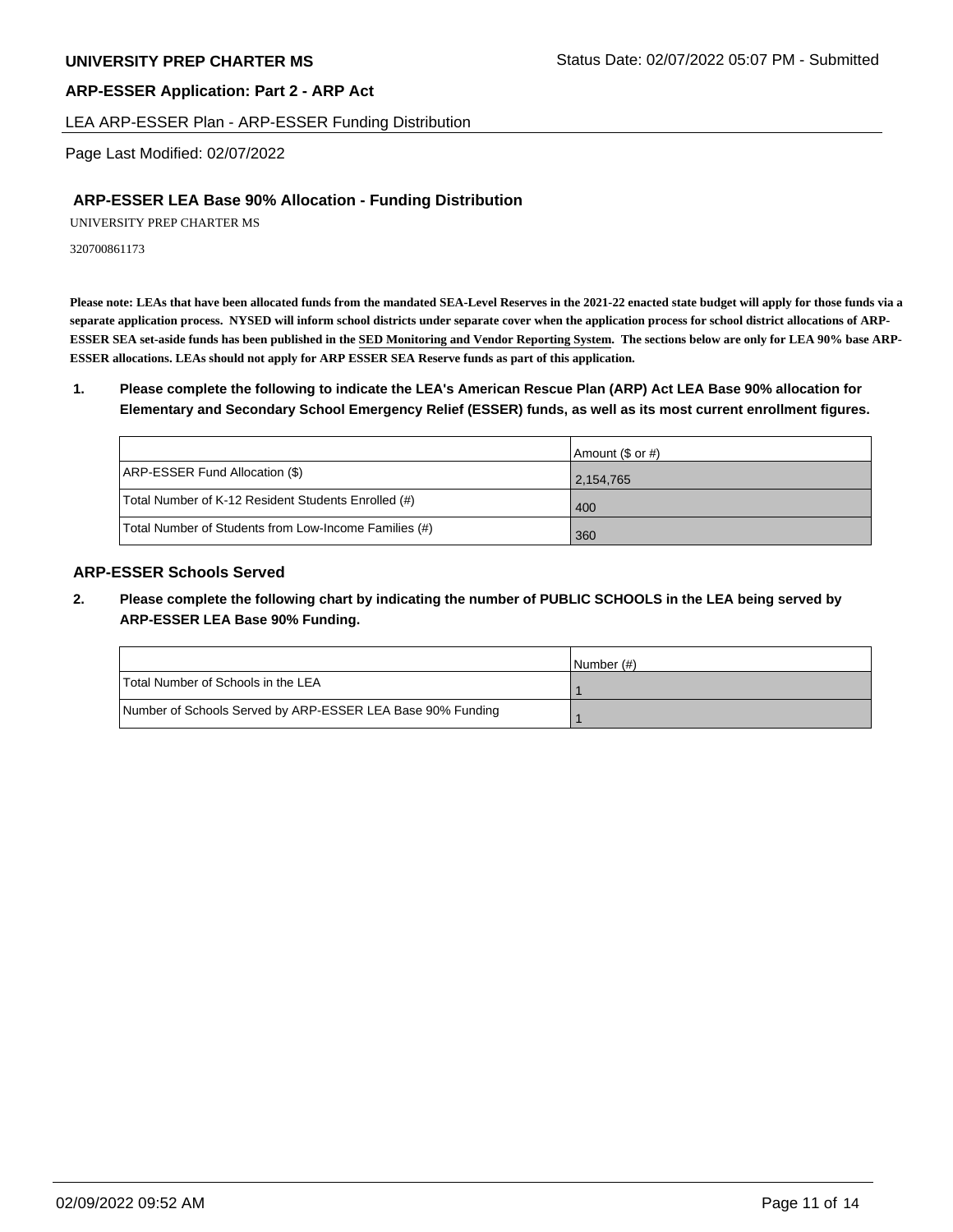LEA ARP-ESSER Plan - ARP-ESSER Use of Funds

Page Last Modified: 02/07/2022

# **ARP-ESSER LEA Base 90% Allocation - Use of Funds**

UNIVERSITY PREP CHARTER MS

320700861173

**Please note: LEAs that have been allocated funds from the mandated SEA-Level Reserves in the 2021-22 enacted state budget will apply for those funds via a separate application process. NYSED will inform school districts under separate cover when the application process for school district allocations of ARP-ESSER SEA set-aside funds has been published in the SED Monitoring and Vendor Reporting System. The sections below are only for LEA 90% base ARP-ESSER allocations. LEAs should not apply for ARP ESSER SEA Reserve funds as part of this application.**

**1. Please complete the chart below by identifying the funds being used to support each allowable activity. Please respond with "0" to indicate that no funds are being assigned to a given activity.** 

## **PLEASE NOTE - All proposed expenditures must be reflected within the FS-10 budget form AND budget narrative to clearly align with this item.**

|                                                                                                                                                                                                                                                                                                                                                                                                                           | <b>FUNDING Amounts (\$)</b> |
|---------------------------------------------------------------------------------------------------------------------------------------------------------------------------------------------------------------------------------------------------------------------------------------------------------------------------------------------------------------------------------------------------------------------------|-----------------------------|
| 1 - Any activity authorized by the ESEA, including the Native Hawaiian Education Act and<br>the Alaska Native Educational Equity, Support, and Assistance Act (20 U.S.C. 6301 et<br>seq.).                                                                                                                                                                                                                                | 0                           |
| 2 - Any activity authorized by the Individuals with Disabilities Education Act (IDEA) (20<br>U.S.C. 1400 et seq.).                                                                                                                                                                                                                                                                                                        | $\mathbf{0}$                |
| 3 - Any activity authorized by the Adult Education and Family Literacy Act (AEFLA) (29<br>U.S.C. 3271 et seq.).                                                                                                                                                                                                                                                                                                           | $\mathbf 0$                 |
| 4 - Any activity authorized by the Carl D. Perkins Career and Technical Education Act of<br>2006 (Perkins V) (20 U.S.C. 2301 et seq.).                                                                                                                                                                                                                                                                                    | $\mathbf{0}$                |
| 5 - Any activity authorized by subtitle B of title VII of the McKinney-Vento Homeless<br>Assistance Act (McKinney-Vento) (42 U.S.C. 11431 et seq.).                                                                                                                                                                                                                                                                       | $\mathbf 0$                 |
| 6 - Coordinating preparedness and response efforts of LEAs with State, local, Tribal, and<br>territorial public health departments, and other relevant agencies, to improve coordinated<br>responses among such entities to prevent, prepare for, and respond to COVID-19.                                                                                                                                                | 0                           |
| 7 - Providing principals and other school leaders with the resources necessary to address<br>the needs of their individual schools.                                                                                                                                                                                                                                                                                       | $\Omega$                    |
| 8 - Activities to address the unique needs of low-income children or students, students<br>with disabilities, English learners, racial and ethnic minorities, students experiencing<br>homelessness, and children and youth in foster care, including how outreach and service<br>delivery will meet the needs of each population.                                                                                        | 0                           |
| 9 - Developing and implementing procedures and systems to improve the preparedness<br>and response efforts of LEAs.                                                                                                                                                                                                                                                                                                       | $\overline{0}$              |
| 10 - Training and professional development for staff of the LEA on sanitation and<br>minimizing the spread of infectious diseases.                                                                                                                                                                                                                                                                                        | $\mathbf 0$                 |
| 11 - Purchasing supplies to sanitize and clean the facilities of the LEA, including buildings<br>operated by such LEA.                                                                                                                                                                                                                                                                                                    | $\Omega$                    |
| 12 - Planning for, coordinating, and implementing activities during long-term closures,<br>including providing meals to eligible students, providing technology for online learning to<br>all students, providing guidance for carrying out requirements under the IDEA and<br>ensuring other education services can continue to be provided consistent with all Federal,<br>State, and local requirements.               | 0                           |
| 13 - Purchasing educational technology (including hardware, software, and connectivity)<br>for students who are served by the LEA that aids in regular and substantive educational<br>interaction between students and their classroom instructors, including low-income<br>students and students with disabilities, which may include assistive technology or<br>adaptive equipment.                                     | 248,952                     |
| 14 - Providing mental health services and supports, including through the implementation<br>of evidence based full-service community schools.                                                                                                                                                                                                                                                                             | $\mathbf 0$                 |
| 15 - Planning and implementing activities related to summer learning and enrichment and<br>supplemental after-school programs, including providing classroom instruction or online<br>learning during the summer months and addressing the needs of low-income students,<br>students with disabilities, English learners, migrant students, students experiencing<br>homelessness, and children and youth in foster care. | 246,169                     |
| 16 - Addressing the academic impact of lost instructional time among an LEA's students<br>(including low-income students, students with disabilities, English learners, racial and<br>ethnic minorities, students experiencing homelessness, and children and youth in foster                                                                                                                                             | 1,279,893                   |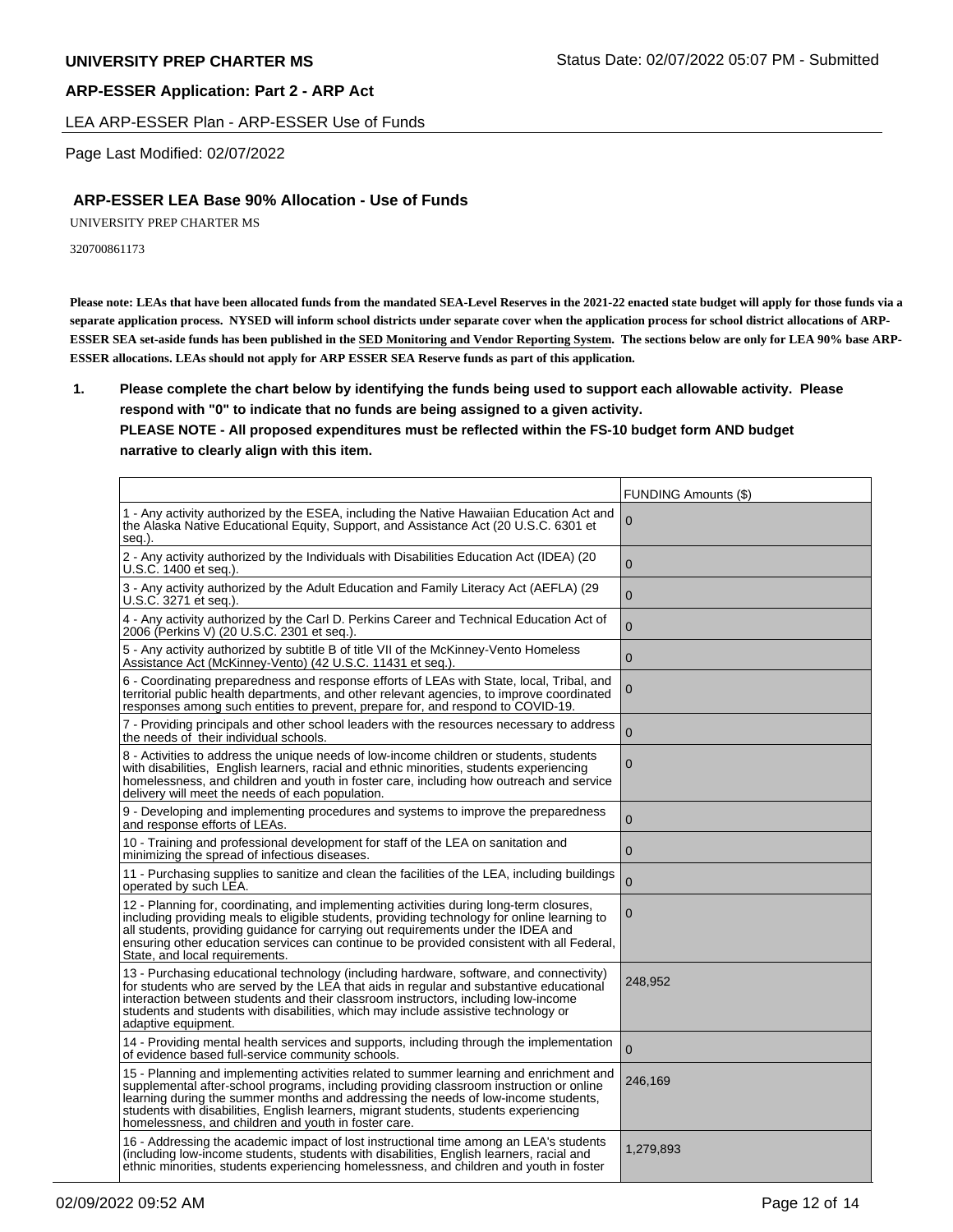# LEA ARP-ESSER Plan - ARP-ESSER Use of Funds

# Page Last Modified: 02/07/2022

|                                                                                                                                                                                                                                                                                                                                                                                                                                                                                                                                                                                                                     | <b>FUNDING Amounts (\$)</b> |
|---------------------------------------------------------------------------------------------------------------------------------------------------------------------------------------------------------------------------------------------------------------------------------------------------------------------------------------------------------------------------------------------------------------------------------------------------------------------------------------------------------------------------------------------------------------------------------------------------------------------|-----------------------------|
| care) by: a) Administering and using high-quality assessments that are valid and reliable<br>to accurately assess students' academic progress and assist educators in meeting<br>students' academic needs, including through differentiating instruction; b) Implementing<br>evidence-based activities to meet the comprehensive needs of students; c) Providing<br>information and assistance to parents and families on how they can effectively support<br>students, including in a distance learning environment; and d) Tracking student<br>attendance and improving student engagement in distance education. |                             |
| 17 - School facility repairs and improvements to enable operation of schools to reduce<br>risk of virus transmission and exposure to environmental health hazards, and to support<br>student health needs.                                                                                                                                                                                                                                                                                                                                                                                                          | 54,425                      |
| 18 - Inspection, testing, maintenance, repair, replacement, and upgrade projects to<br>improve the indoor air quality in school facilities, including mechanical and non-<br>mechanical heating, ventilation, and air conditioning systems, filtering, purification and<br>other air cleaning, fans, control systems, and window and door repair and replacement.                                                                                                                                                                                                                                                   | 60,884                      |
| 19 - Developing strategies and implementing public health protocols including, to the<br>greatest extent practicable, policies in line with guidance from the CDC for the reopening<br>and operation of school facilities to effectively maintain the health and safety of students,<br>educators, and other staff.                                                                                                                                                                                                                                                                                                 | 238,497                     |
| 20 - Other activities that are necessary to maintain the operation of and continuity of<br>services in the LEA and continuing to employ existing staff of the LEA.                                                                                                                                                                                                                                                                                                                                                                                                                                                  | 25,945                      |
| Totals:                                                                                                                                                                                                                                                                                                                                                                                                                                                                                                                                                                                                             | 2,154,765                   |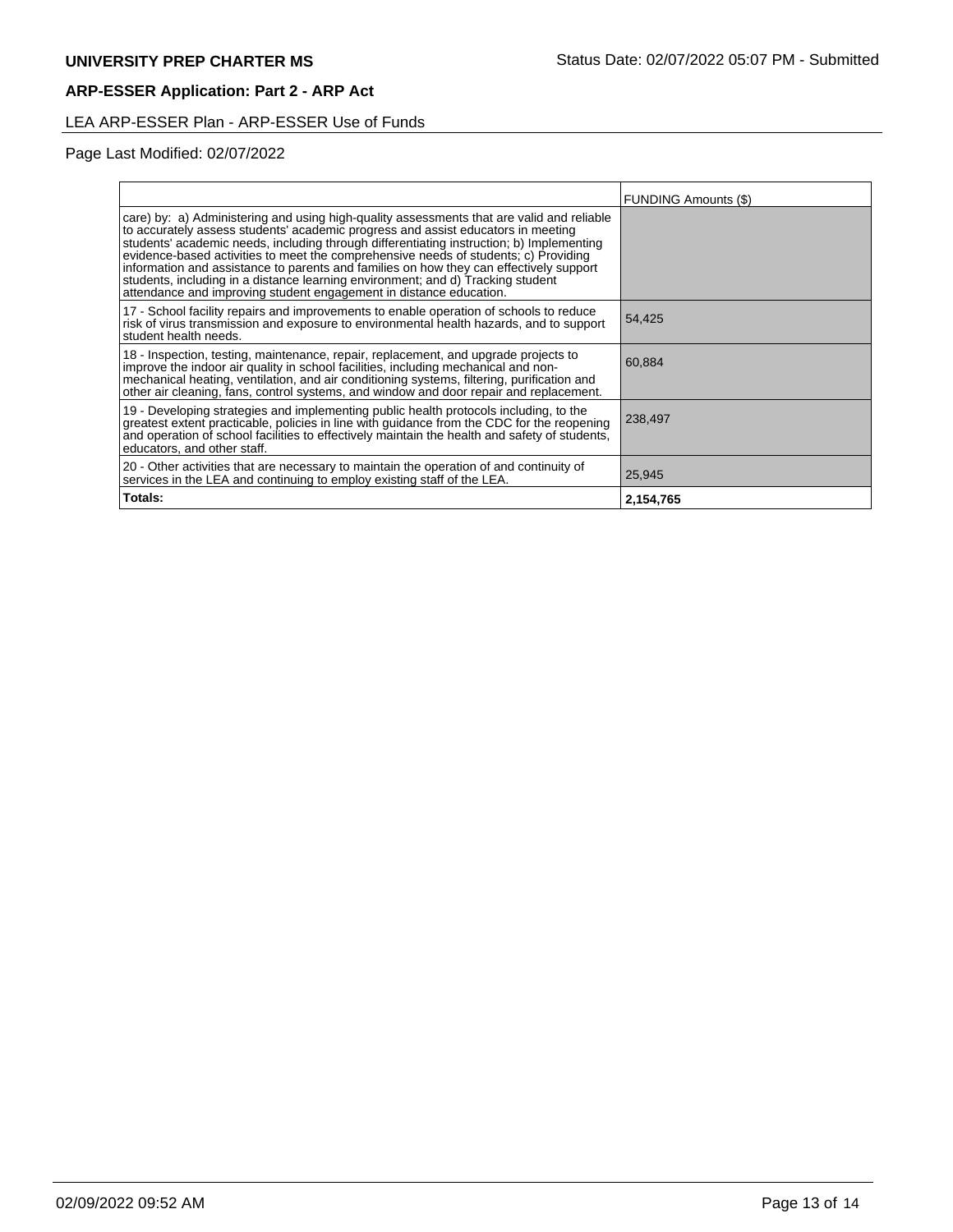## LEA ARP-ESSER Plan - ARP-ESSER Allocation - Budget

## Page Last Modified: 02/07/2022

# **ARP-ESSER LEA Base 90% Allocation - Budget**

*PLEASE NOTE* - the FS-10 and Budget Narrative are used to provide NYSED with a specific itemization of proposed project expenditures and to provide NYSED and the Office of the State Comptroller with the necessary documentation upon which payments can be based. FS-10s with missing quantities or unit costs, or with terms such "*TBD*" or "*Varies*" cannot be accepted on the FS-10 or Budget Narrative forms.

**Please note: LEAs that have been allocated funds from the mandated SEA-Level Reserves in the 2021-22 enacted state budget will apply for those funds via a separate application process. NYSED will inform school districts under separate cover when the application process for school district allocations of ARP-ESSER SEA set-aside funds has been published in the SED Monitoring and Vendor Reporting System. The sections below are only for LEA 90% base ARP-ESSER allocations. LEAs should not apply for ARP ESSER SEA Reserve funds as part of this application.**

#### **1. Please upload a completed and signed copy of the FS-10 Budget for the ARP-ESSER LEA Base 90% Funds.**

ARP FS-10 UPCMS signed.pdf ARP\_FS-10\_UPCMS revised 1.25.22.pdf

#### **2. Please upload a completed copy of the Budget Narrative for the ARP-ESSER LEA Base 90% Funds.**

UPCMS ARP budget narrative.docx UPCMS\_ARP\_budget\_narrative revised 1.25.22.docx

**3. Please complete the following table by providing total proposed expenditures by budget code for funding in relation to the ARP-ESSER Application – Part 2. This information should match the Budget Summary page of the FS-10 budget form.**

|                             | Total Funds (\$) |
|-----------------------------|------------------|
| 15 - Professional Salaries  | 1,503,310        |
| 16 - Support Staff Salaries | $\mathbf 0$      |
| 40 - Purchased Services     | 89,623           |
| 45 - Supplies and Materials | 445,169          |
| 46 - Travel Expenses        | $\mathbf 0$      |
| 80 - Employee Benefits      | 116,663          |
| 90 - Indirect Cost          | $\mathbf{0}$     |
| 49 - BOCES Services         | $\mathbf 0$      |
| 30 - Minor Remodeling       | $\mathbf 0$      |
| 20 - Equipment              | $\overline{0}$   |
| <b>Totals:</b>              | 2,154,765        |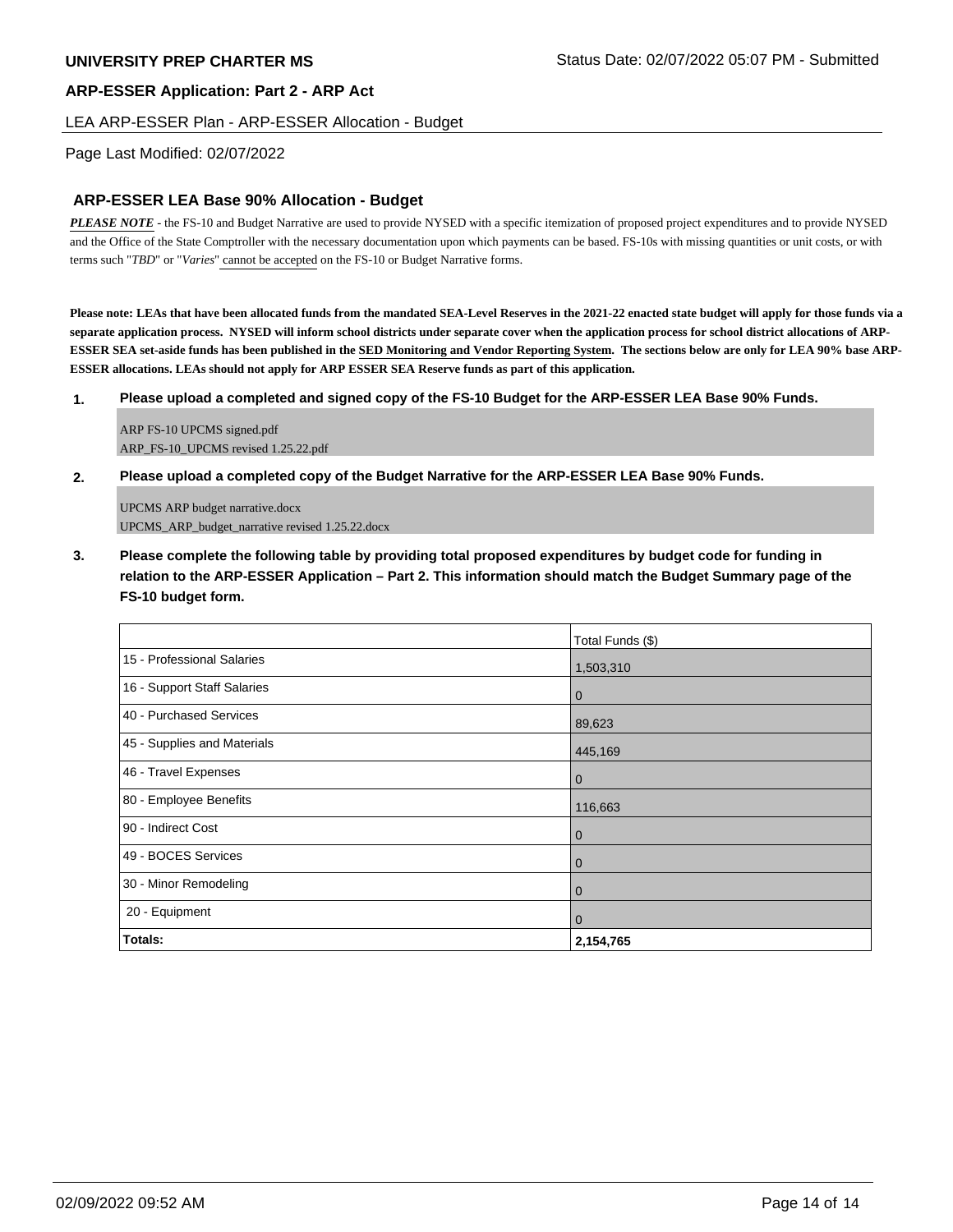# **BUDGET NARRATIVE**

| <b>LEA: University Prep Public Charter Middle</b><br>School | <b>FOR TITLE: ARP - ESSER</b> |
|-------------------------------------------------------------|-------------------------------|
| BEBCCOBE 330500061153                                       |                               |

# **BEDSCODE: 320700861173**

# **\*\* MUST BE SUBMITTED WITH EACH BUDGET IN THE CONSOLIDATED APPLICATION**

**If using Transferability, please indicate on the Budget Narrative and FS-10 the amount of funds to be included under transferability in the budget categories where funds will be used. Example: In the Title IIA budget under Code 15 – Transferability - Title I Reading Teacher – FTE.35 - \$15,000.**

| CODE/                                   | <b>EXPLANATION OF EXPENDITURES IN THIS CATEGORY</b>                                                                                                                                                                                                                                                                                                                                                                                                                                                                                                                                                                                                                                                                                                              |  |
|-----------------------------------------|------------------------------------------------------------------------------------------------------------------------------------------------------------------------------------------------------------------------------------------------------------------------------------------------------------------------------------------------------------------------------------------------------------------------------------------------------------------------------------------------------------------------------------------------------------------------------------------------------------------------------------------------------------------------------------------------------------------------------------------------------------------|--|
| <b>BUDGET CATEGORY</b>                  | (as it relates to the program narrative for this title)                                                                                                                                                                                                                                                                                                                                                                                                                                                                                                                                                                                                                                                                                                          |  |
| Code 15<br><b>Professional Salaries</b> | University Prep Charter High School will use ARP funding to partially cover the<br>salaries and stipends of Summer Bridge, Zero Period, and Virtual Saturday<br>Academy Teachers who are focused on addressing learning loss through<br>targeted, differentiated instruction, interventions and other support services in<br>small group settings before school and on Saturday and over the summer. The<br>FTEs and amounts to be covered are as follows:                                                                                                                                                                                                                                                                                                       |  |
|                                         | Summer School Teacher stipend $SY21:1.00 = $10,125$<br>Summer Bridge Teacher/Summer Coordinator stipend $SY23$ : 1.00 = \$4,116<br>(11) Zero Period Teachers $SY22: 0.197 = $139,584$<br>(15) Zero Period Teachers $SY22: 0.10 = $104,610$<br>(26) Zero Period Teachers SY23: $0.197 = $357,726$<br>(26) Zero Period Teachers $SY24$ : 0.197 = \$366,943<br>(20) Virtual Saturday Academy Stipends SY22: \$3,570 x 20 = \$71,400<br>(20) Virtual Saturday Academy Stipends SY23: \$3,570 x 20 = \$71,400<br>(20) Virtual Saturday Academy Stipends $SY24$ : - \$3,570 x 20 = \$71,400<br>$Total = $1,197,290$                                                                                                                                                    |  |
|                                         | ARP funding will also be used to fully cover the salary of a new position created<br>to manage the school's interventions and other supplemental instruction and to<br>provide ongoing support and coaching for the school's Learning Specialists.<br>This position, Director of Student Support Services, is key to the school's overall<br>strategy to address learning loss. ARP will cover 100% of the annual salary of<br>\$67,610 for the 21-22, 22-23, and 23-24 school years, for a total of \$204,938.<br>ARP funding will also be used to partially cover the salaries of two Operations<br>Associates hired to support the school's efforts to follow all CDC guidelines and<br>protocols, as follows:<br>Operations Associate SY22: $0.50 = $28,161$ |  |
|                                         | Operations Associate $SY22:0.30 = $14,241$                                                                                                                                                                                                                                                                                                                                                                                                                                                                                                                                                                                                                                                                                                                       |  |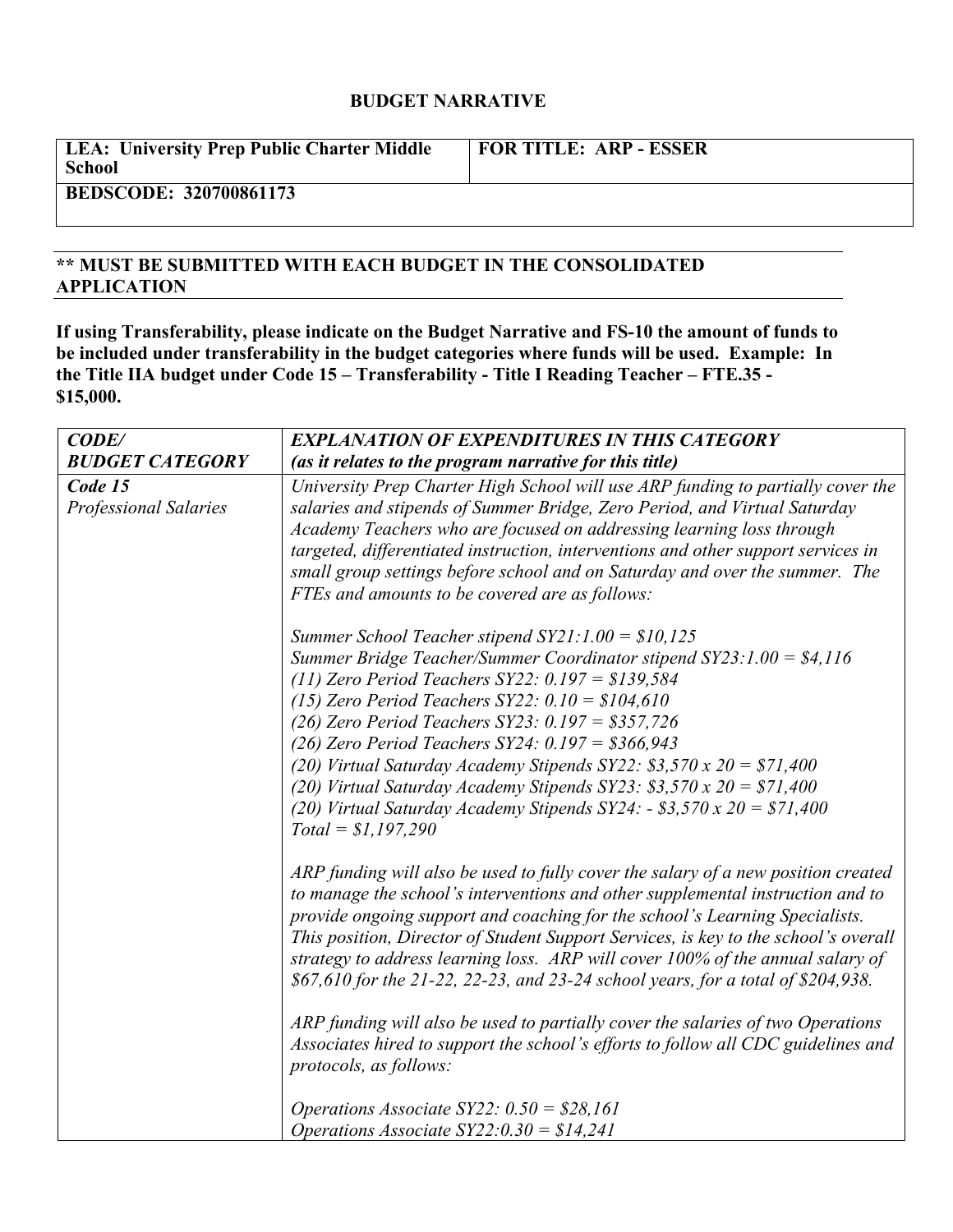| requirements and that all new procedures related to the pandemic are following                                                                                |
|---------------------------------------------------------------------------------------------------------------------------------------------------------------|
|                                                                                                                                                               |
|                                                                                                                                                               |
| To support more effective use of technology in our classrooms, Charter School                                                                                 |
|                                                                                                                                                               |
|                                                                                                                                                               |
|                                                                                                                                                               |
| To support more effective use of technology in our classrooms, Matthew Lubrin                                                                                 |
|                                                                                                                                                               |
|                                                                                                                                                               |
|                                                                                                                                                               |
| Finally, ARP funding will be used to cover the cost of delivery and installation                                                                              |
|                                                                                                                                                               |
|                                                                                                                                                               |
|                                                                                                                                                               |
|                                                                                                                                                               |
|                                                                                                                                                               |
|                                                                                                                                                               |
|                                                                                                                                                               |
|                                                                                                                                                               |
|                                                                                                                                                               |
|                                                                                                                                                               |
|                                                                                                                                                               |
|                                                                                                                                                               |
|                                                                                                                                                               |
| To facilitate social distancing in our office spaces, additional furniture is needed                                                                          |
| to ensure that all staff have their own separate work spaces. A total of \$104,780                                                                            |
| will be spent on desks, file cabinets, tables, conference tables, and other items.                                                                            |
|                                                                                                                                                               |
|                                                                                                                                                               |
|                                                                                                                                                               |
|                                                                                                                                                               |
| PPE Supplies (alcohol swabs and hand sanitizer): approximately \$2.04 x 270<br>ARP funding will also be spent on technology to ensure that students and staff |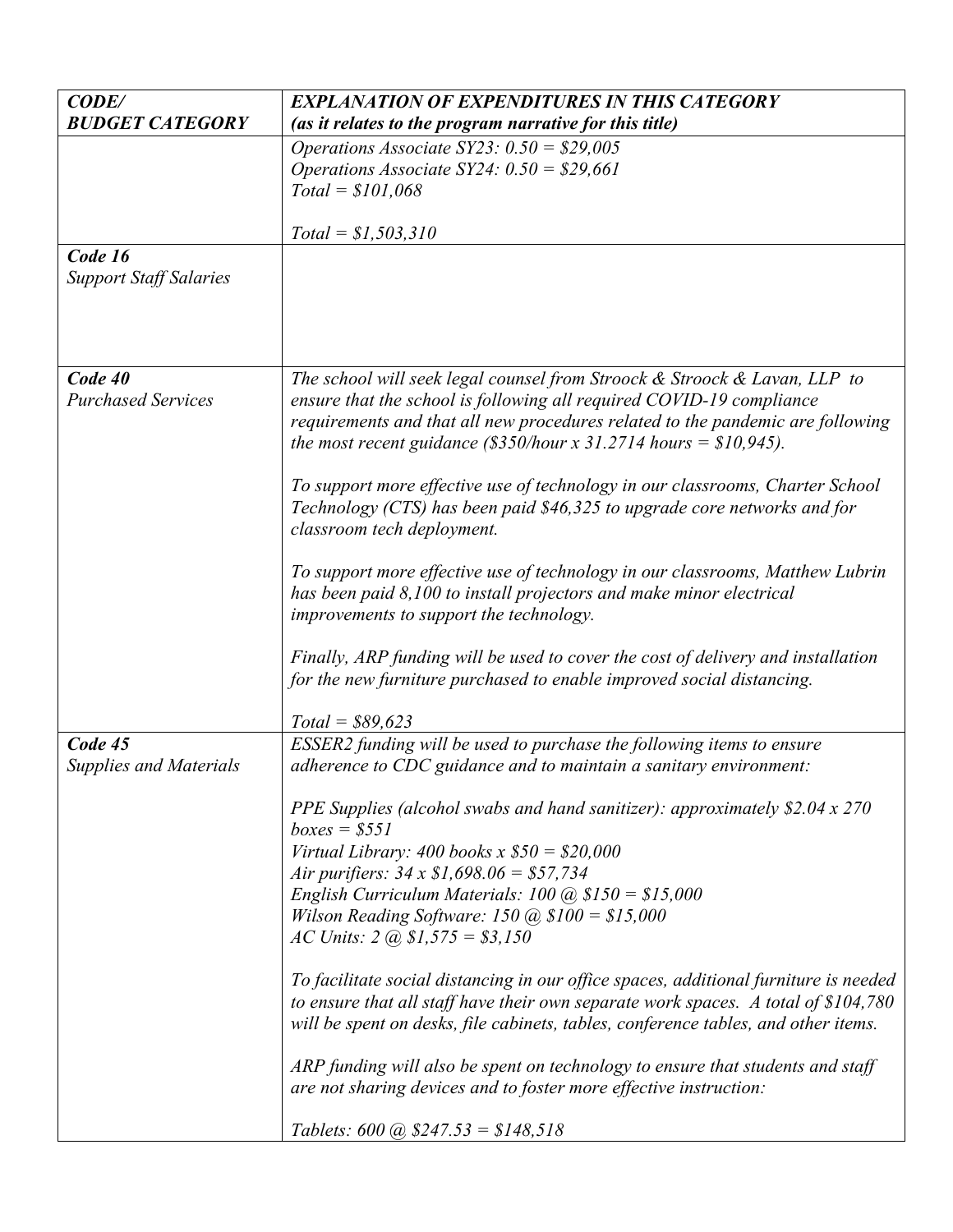| CODE/                    | <b>EXPLANATION OF EXPENDITURES IN THIS CATEGORY</b>                               |
|--------------------------|-----------------------------------------------------------------------------------|
| <b>BUDGET CATEGORY</b>   | (as it relates to the program narrative for this title)                           |
|                          | Apple Mac Book Pro Laptops: $2 @ $8,140 = $16,280$                                |
|                          | Fire Tablets: $300 \ (\hat{a})\ 598.64 = $29,592$                                 |
|                          | Apple Ipads: $30 \ (\hat{a})\ \$947.97 = \$28,439$                                |
|                          | Two Way Radios: 15 (a) $$408.33 = $6,125$                                         |
|                          | $Total = $445,169$                                                                |
| Code 46                  |                                                                                   |
| <b>Travel Expenses</b>   |                                                                                   |
| Code 80                  | The school will use ESSER 2 funding to cover the cost of benefits for the covered |
| <b>Employee Benefits</b> | positions, excluding stipends. The employee benefits costs by year are:           |
|                          | Social Security: \$92,950                                                         |
|                          | Medicare: \$21,738<br>$\bullet$                                                   |
|                          | Pension contributions: \$1,975                                                    |
|                          |                                                                                   |
| Code 90                  | $Total = $116,663$                                                                |
|                          |                                                                                   |
| <b>Indirect Cost</b>     |                                                                                   |
| Code 49                  |                                                                                   |
| <b>BOCES</b> Services    |                                                                                   |
| Code 30                  |                                                                                   |
|                          |                                                                                   |
| Minor Remodeling         |                                                                                   |
| Code 20                  |                                                                                   |
| Equipment                |                                                                                   |
|                          |                                                                                   |
|                          |                                                                                   |
|                          |                                                                                   |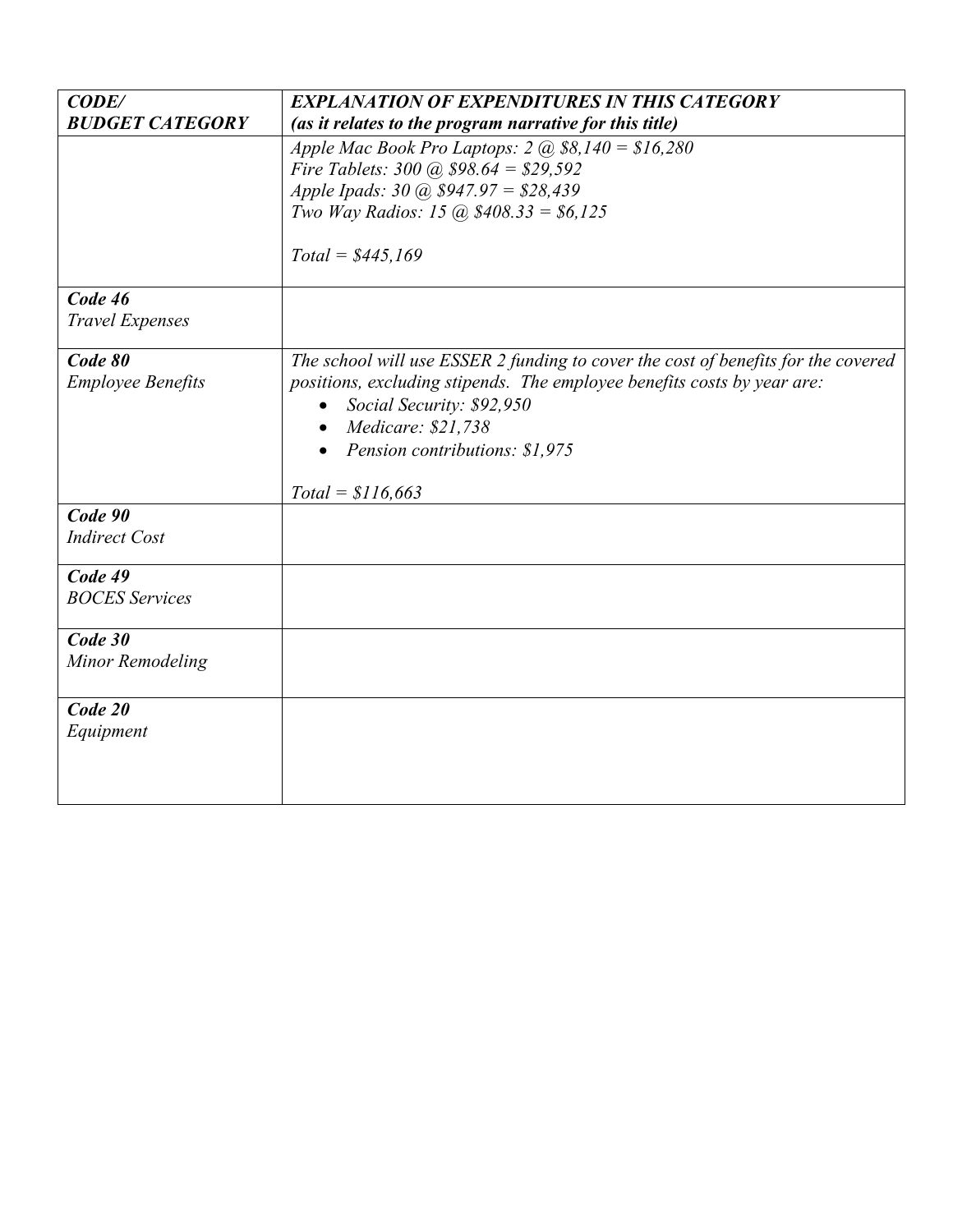# The University of the State of New York **THE STATE EDUCATION DEPARTMENT**

# **PROPOSED BUDGET FOR A FEDERAL OR STATE PROJECT FS-10 (03/15)**

= Required Field

| <b>Local Agency Information</b>                      |                                                       |                                              |                  |  |
|------------------------------------------------------|-------------------------------------------------------|----------------------------------------------|------------------|--|
|                                                      | <b>Funding Source: American Rescue Plan Act (ARP)</b> |                                              |                  |  |
| <b>Report Prepared By:</b>                           | <b>Mayreni Arias</b>                                  |                                              |                  |  |
| <b>Agency Name:</b>                                  |                                                       | <b>University Prep Charter Middle School</b> |                  |  |
| <b>Mailing Address:</b>                              |                                                       | 600 St. Ann's Avenue, 4th Floor              |                  |  |
|                                                      |                                                       |                                              | <b>Street</b>    |  |
|                                                      | <b>Bronx</b>                                          | <b>NY</b>                                    | 10455            |  |
|                                                      | City                                                  | <b>State</b>                                 | Zip Code         |  |
| Telephone # of<br><b>Report Preparer:</b>            | $(718) 585 - 0560$                                    | County:                                      | <b>Bronx</b>     |  |
| marias@uppublicschools.org<br><b>E-mail Address:</b> |                                                       |                                              |                  |  |
| <b>Project Funding Dates:</b>                        | 3/31/2020<br><b>Start</b>                             |                                              | 9/30/2024<br>End |  |

# **INSTRUCTIONS**

- Submit the original FS-10 Budget and the required number of copies along with the completed application directly to the appropriate State Education Department office as indicated in the application instructions for the grant program for which you are applying. DO NOT submit this form to Grants Finance.
- $\bullet$ The Chief Administrator's Certification on the Budget Summary worksheet must be signed by the agency's Chief Administrative Officer or properly authorized designee.
- An approved copy of the FS-10 Budget will be returned to the contact person noted above. A window envelope will be used; please make sure that the contact information is accurate and confined to the address field without altering the formatting.
- For information on budgeting refer to the Fiscal Guidelines for Federal and State Aided Grants at http://www.oms.nysed.gov/cafe/guidance/.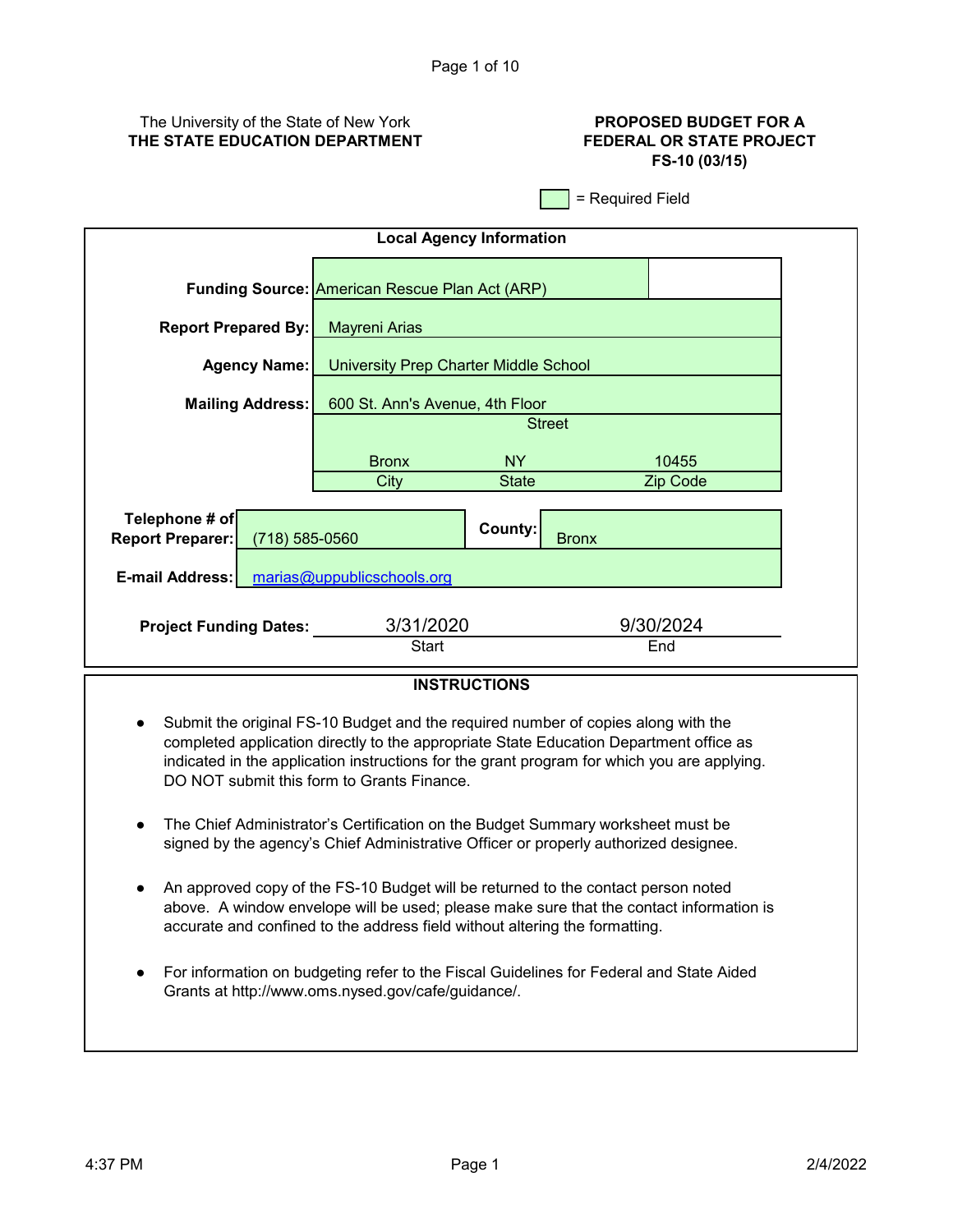| Page 2 of 10 |  |
|--------------|--|
|--------------|--|

| SALARIES FOR PROFESSIONAL STAFF                            |                                |                           |                       |  |
|------------------------------------------------------------|--------------------------------|---------------------------|-----------------------|--|
| Subtotal - Code 15                                         |                                |                           | \$1,503,310           |  |
| <b>Specific Position Title</b>                             | <b>Full-Time</b><br>Equivalent | Annualized Rate of<br>Pay | <b>Project Salary</b> |  |
| Summer School Teacher SY21 - stipend                       | 1.00                           | \$10,125                  | \$10,125              |  |
| Summer Bridge Teacher/Summer<br>Coordinator - stipend      | 1.00                           | \$4,116                   | \$4,116               |  |
| <b>Director of Student Support Services</b><br><b>SY22</b> | 1.00                           | \$67,610                  | \$67,610              |  |
| <b>Director of Student Support Services</b><br><b>SY23</b> | 1.00                           | \$67,610                  | \$67,610              |  |
| <b>Director of Student Support Services</b><br><b>SY24</b> | 1.00                           | \$69,718                  | \$69,718              |  |
| Zero Period Teacher SY22                                   | 0.19700187                     | \$62,639                  | \$12,340              |  |
| Zero Period Teacher SY22                                   | 0.19700533                     | \$67,186                  | \$13,236              |  |
| Zero Period Teacher SY22                                   | 0.19700187                     | \$62,639                  | \$12,340              |  |
| Zero Period Teacher SY22                                   | 0.19700533                     | \$67,186                  | \$13,236              |  |
| Zero Period Teacher SY22                                   | 0.19699857                     | \$66,635                  | \$13,127              |  |
| Zero Period Teacher SY22                                   | 0.19699857                     | \$66,635                  | \$13,127              |  |
| Zero Period Teacher SY22                                   | 0.19700187                     | \$62,639                  | \$12,340              |  |
| Zero Period Teacher SY22                                   | 0.19699685                     | \$82,580                  | \$16,268              |  |
| Zero Period Teacher SY22                                   | 0.19700704                     | \$68,160                  | \$13,428              |  |
| Zero Period Teacher SY22                                   | 0.19700704                     | \$68,160                  | \$13,428              |  |
| Zero Period Teacher SY22                                   | 0.19700704                     | \$34,080                  | \$6,714               |  |
| Zero Period Teacher SY22                                   | 0.10                           | \$68,999                  | \$6,900               |  |
| Zero Period Teacher SY22                                   | 0.10                           | \$67,186                  | \$6,719               |  |
| Zero Period Teacher SY22                                   | 0.10                           | \$74,468                  | \$7,447               |  |
| Zero Period Teacher SY22                                   | 0.10                           | \$83,102                  | \$8,310               |  |
| Zero Period Teacher SY22                                   | 0.10                           | \$68,160                  | \$6,816               |  |
| Zero Period Teacher SY22                                   | 0.10                           | \$74,468                  | \$7,447               |  |
| Zero Period Teacher SY22                                   | 0.10                           | \$66,635                  | \$6,664               |  |
| Zero Period Teacher SY22                                   | 0.10                           | \$68,160                  | \$6,816               |  |
| Zero Period Teacher SY22                                   | 0.10                           | \$66,635                  | \$6,664               |  |
| Zero Period Teacher SY22                                   | 0.10                           | \$68,999                  | \$6,900               |  |
| Zero Period Teacher SY22                                   | 0.10                           | \$68,160                  | \$6,816               |  |
| Zero Period Teacher SY22                                   | 0.10                           | \$68,160                  | \$6,816               |  |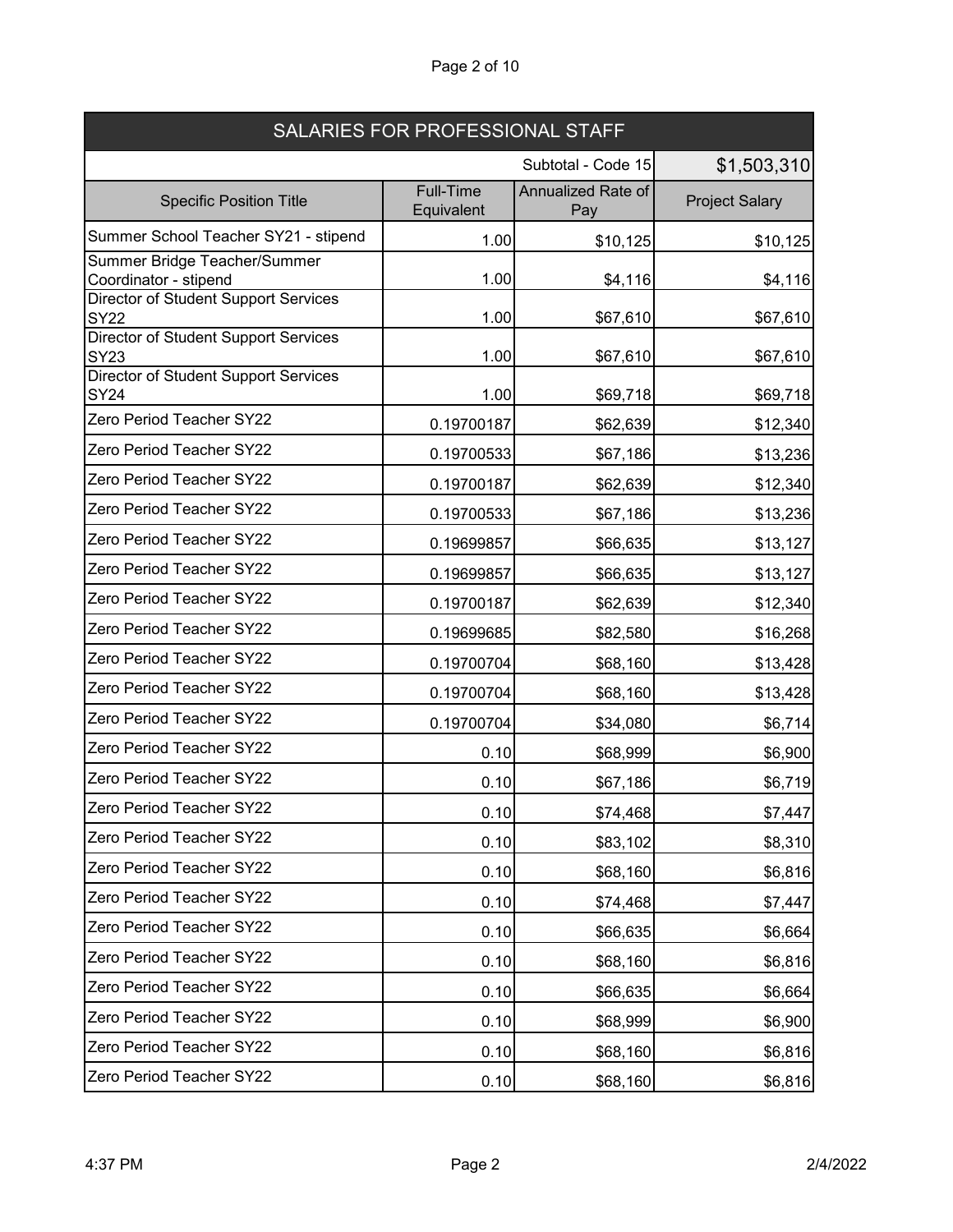| Zero Period Teacher SY22 | 0.1000075  | \$66,635 | \$6,664  |
|--------------------------|------------|----------|----------|
| Zero Period Teacher SY22 | 0.10       | \$68,160 | \$6,816  |
| Zero Period Teacher SY22 | 0.10       | \$68,160 | \$6,816  |
| Zero Period Teacher SY23 | 0.19700626 | \$71,282 | \$14,043 |
| Zero Period Teacher SY23 | 0.19700533 | \$67,186 | \$13,236 |
| Zero Period Teacher SY23 | 0.19699887 | \$83,102 | \$16,371 |
| Zero Period Teacher SY23 | 0.19700704 | \$68,160 | \$13,428 |
| Zero Period Teacher SY23 | 0.19700286 | \$68,999 | \$13,593 |
| Zero Period Teacher SY23 | 0.19700286 | \$68,999 | \$13,593 |
| Zero Period Teacher SY23 | 0.19700533 | \$67,186 | \$13,236 |
| Zero Period Teacher SY23 | 0.19700626 | \$71,282 | \$14,043 |
| Zero Period Teacher SY23 | 0.19700286 | \$68,999 | \$13,593 |
| Zero Period Teacher SY23 | 0.19700286 | \$68,999 | \$13,593 |
| Zero Period Teacher SY23 | 0.19699740 | \$88,057 | \$17,347 |
| Zero Period Teacher SY23 | 0.19700533 | \$67,186 | \$13,236 |
| Zero Period Teacher SY23 | 0.19699857 | \$66,635 | \$13,127 |
| Zero Period Teacher SY23 | 0.19700704 | \$68,160 | \$13,428 |
| Zero Period Teacher SY23 | 0.19700286 | \$68,999 | \$13,593 |
| Zero Period Teacher SY23 | 0.19699857 | \$66,635 | \$13,127 |
| Zero Period Teacher SY23 | 0.19699887 | \$83,102 | \$16,371 |
| Zero Period Teacher SY23 | 0.19700704 | \$68,160 | \$13,428 |
| Zero Period Teacher SY23 | 0.19700533 | \$67,186 | \$13,236 |
| Zero Period Teacher SY23 | 0.19700533 | \$67,186 | \$13,236 |
| Zero Period Teacher SY23 | 0.19699857 | \$66,635 | \$13,127 |
| Zero Period Teacher SY23 | 0.19699615 | \$92,215 | \$18,166 |
| Zero Period Teacher SY23 | 0.19700286 | \$68,999 | \$13,593 |
| Zero Period Teacher SY23 | 0.19700286 | \$68,999 | \$13,593 |
| Zero Period Teacher SY23 | 0.19700286 | \$68,999 | \$13,593 |
| Zero Period Teacher SY23 | 0.19699122 | \$34,499 | \$6,796  |
| Zero Period Teacher SY24 | 0.19699737 | \$74,468 | \$14,670 |
| Zero Period Teacher SY24 | 0.19700704 | \$68,160 | \$13,428 |
| Zero Period Teacher SY24 | 0.1969974  | \$88,057 | \$17,347 |
| Zero Period Teacher SY24 | 0.19700286 | \$68,999 | \$13,593 |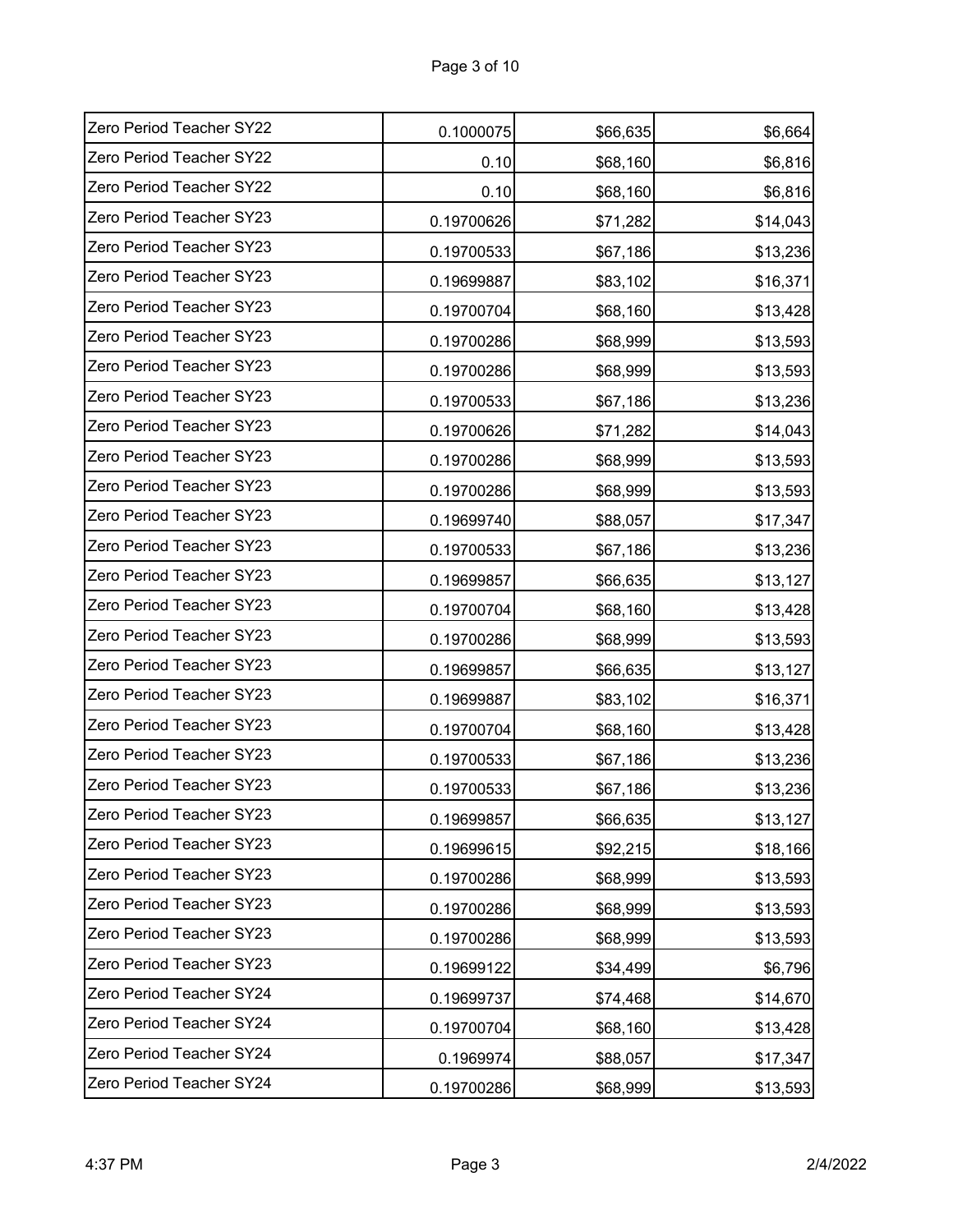| Zero Period Teacher SY24               | 0.19700626 | \$71,282 | \$14,043 |
|----------------------------------------|------------|----------|----------|
| Zero Period Teacher SY24               | 0.19700626 | \$71,282 | \$14,043 |
| Zero Period Teacher SY24               | 0.19700704 | \$68,160 | \$13,428 |
| Zero Period Teacher SY24               | 0.19700123 | \$72,563 | \$14,295 |
| Zero Period Teacher SY24               | 0.19700626 | \$71,282 | \$14,043 |
| Zero Period Teacher SY24               | 0.19700626 | \$71,282 | \$14,043 |
| Zero Period Teacher SY24               | 0.1969974  | \$88,057 | \$17,347 |
| Zero Period Teacher SY24               | 0.19700704 | \$68,160 | \$13,428 |
| Zero Period Teacher SY24               | 0.19700533 | \$67,186 | \$13,236 |
| Zero Period Teacher SY24               | 0.19700286 | \$68,999 | \$13,593 |
| Zero Period Teacher SY24               | 0.19700626 | \$71,282 | \$14,043 |
| Zero Period Teacher SY24               | 0.19700533 | \$67,186 | \$13,236 |
| Zero Period Teacher SY24               | 0.1969974  | \$88,057 | \$17,347 |
| Zero Period Teacher SY24               | 0.19700286 | \$68,999 | \$13,593 |
| Zero Period Teacher SY24               | 0.19700704 | \$68,160 | \$13,428 |
| Zero Period Teacher SY24               | 0.19700704 | \$68,160 | \$13,428 |
| Zero Period Teacher SY24               | 0.19700533 | \$67,186 | \$13,236 |
| Zero Period Teacher SY24               | 0.19699695 | \$96,169 | \$18,945 |
| Zero Period Teacher SY24               | 0.19700626 | \$71,282 | \$14,043 |
| Zero Period Teacher SY24               | 0.19700626 | \$71,282 | \$14,043 |
| Zero Period Teacher SY24               | 0.19700626 | \$71,282 | \$14,043 |
| Zero Period Teacher SY24               | 0.19699223 | \$35,641 | \$7,021  |
| <b>Operations Associate SY22</b>       | 0.50000888 | \$56,321 | \$28,161 |
| Operations Associate SY23              | 0.50       | \$58,010 | \$29,005 |
| <b>Operations Associate SY24</b>       | 0.50000843 | \$59,321 | \$29,661 |
| <b>Operations Associate SY22</b>       | 0.29969065 | \$47,519 | \$14,241 |
| Virtual Saturday Academy Stipends FY22 | 20.00      | \$3,570  | \$71,400 |
| Virtual Saturday Academy Stipends FY23 | 20.00      | \$3,570  | \$71,400 |
| Virtual Saturday Academy Stipends FY24 | 20.00      | \$3,570  | \$71,400 |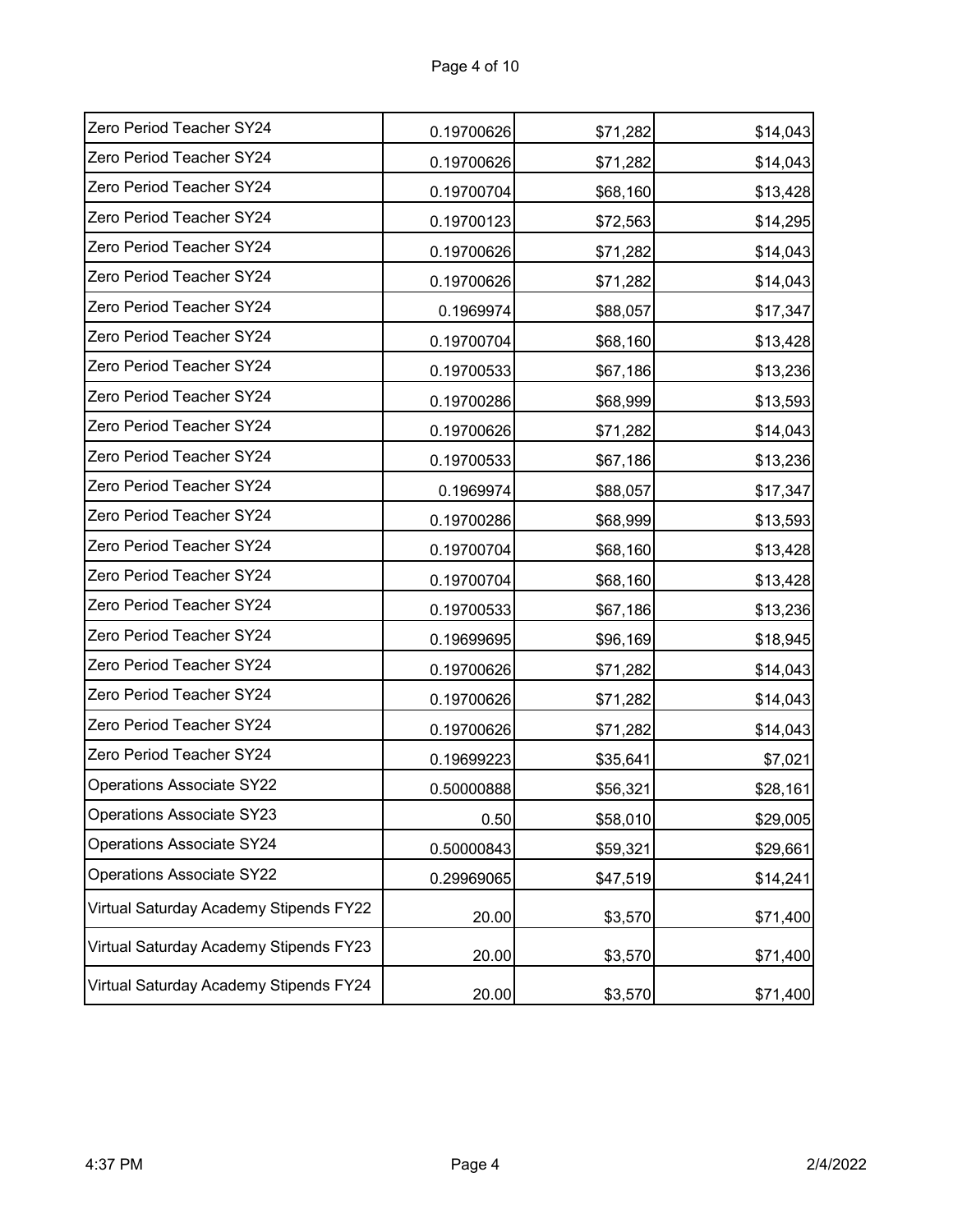Page 5 of 10

| <b>PURCHASED SERVICES</b>                                               |                                  |                                             |                                          |  |
|-------------------------------------------------------------------------|----------------------------------|---------------------------------------------|------------------------------------------|--|
|                                                                         |                                  | Subtotal - Code 40                          | \$89,623                                 |  |
| Description of Item                                                     | <b>Provider of Services</b>      |                                             | Calculation of Cost Proposed Expenditure |  |
| Legal Support                                                           | Stroock & Stroock & Lavan<br>LLP | \$350/hour x approx<br>31.2714286 hours     | \$10,945                                 |  |
| <b>Electrical Work and Painting</b>                                     | <b>Matthrew Lubrin</b>           | Various hourly<br>rates based on<br>service | \$8,100                                  |  |
| Core Network Upgrades & classroom $ _{\mathsf{CTS}}$<br>tech deployment |                                  | Various hourly<br>rates based on<br>service | \$46,325                                 |  |
| Installation & Deliver Fees for various<br>office furniture             | <b>Staples</b>                   | Flat Based Fee                              | \$24,253                                 |  |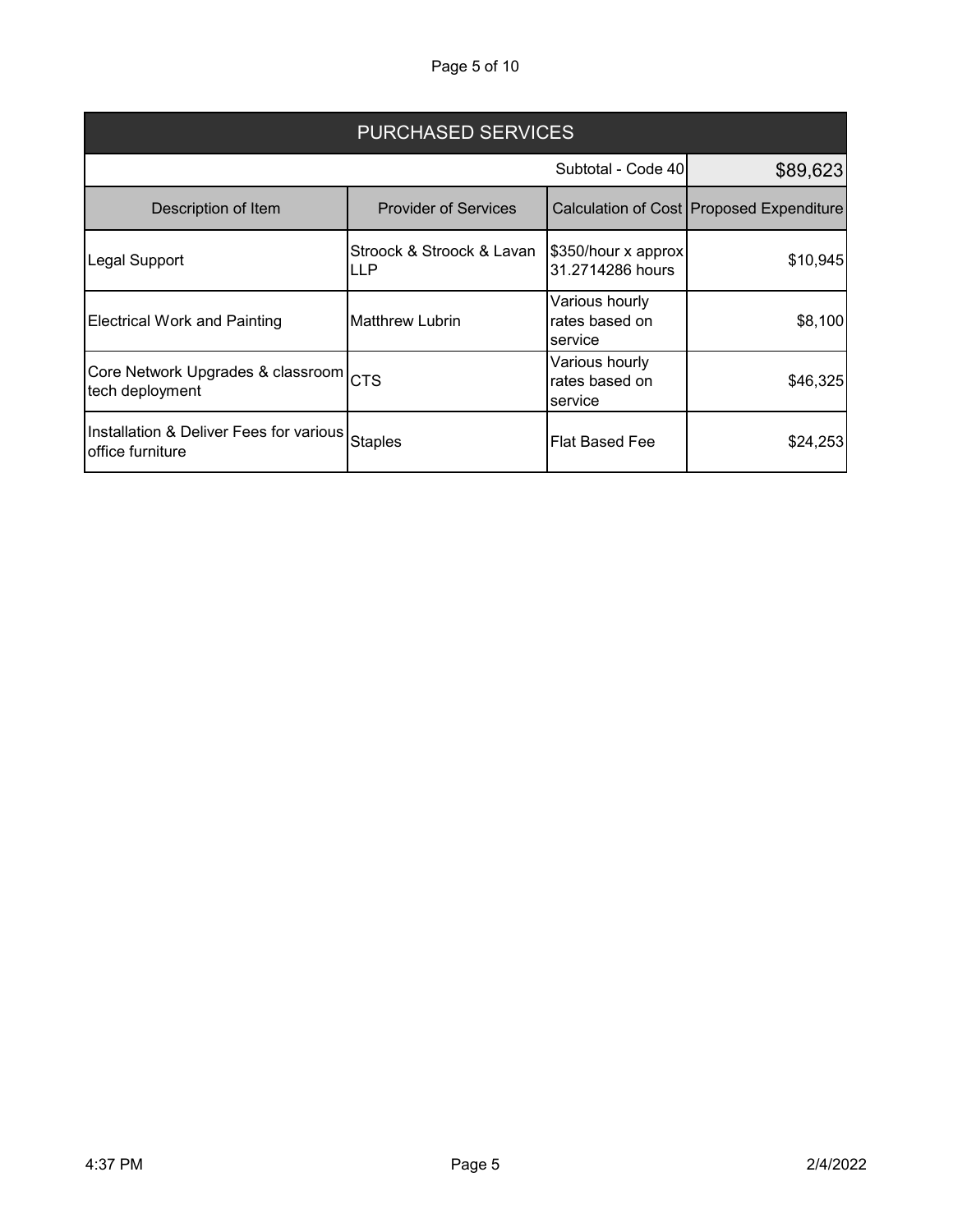# Page 6 of 10

| <b>SUPPLIES AND MATERIALS</b>                     |          |                    |                             |  |
|---------------------------------------------------|----------|--------------------|-----------------------------|--|
|                                                   |          | Subtotal - Code 45 | \$445,169                   |  |
| Description of Item                               | Quantity | <b>Unit Cost</b>   | <b>Proposed Expenditure</b> |  |
| PPE Supplies (Hand Sanitzer and alochol<br>wipes) | 270.00   | \$2.04             | \$551                       |  |
| <b>Virtual Library</b>                            | 400.00   | \$50.00            | \$20,000                    |  |
| Ipads                                             | 30.00    | \$947.97           | \$28,439                    |  |
| <b>Fire Tablets</b>                               | 300.00   | \$98.64            | \$29,592                    |  |
| <b>English Curriculum Materials</b>               | 100.00   | \$150.00           | \$15,000                    |  |
| Laptops (macro book pro)                          | 2.00     | \$8,140.00         | \$16,280                    |  |
| Two way radio                                     | 15.00    | \$408.33           | \$6,125                     |  |
| <b>Wilson Reading Software</b>                    | 150.00   | \$100.00           | \$15,000                    |  |
| <b>Tablets</b>                                    | 600.00   | \$247.53           | \$148,518                   |  |
| <b>AC Units</b>                                   | 2.00     | \$1,575.00         | \$3,150                     |  |
| <b>Air Purifiers</b>                              | 34.00    | \$1,698.06         | \$57,734                    |  |
| 10500 Series Dbl Pedestal Desk                    | 2.00     | \$617.68           | \$1,235                     |  |
| 10500 Series Lat File 2 Drawer                    | 4.00     | \$512.80           | \$2,051                     |  |
| Ignition 2 Task mid-back                          | 10.00    | \$346.26           | \$3,463                     |  |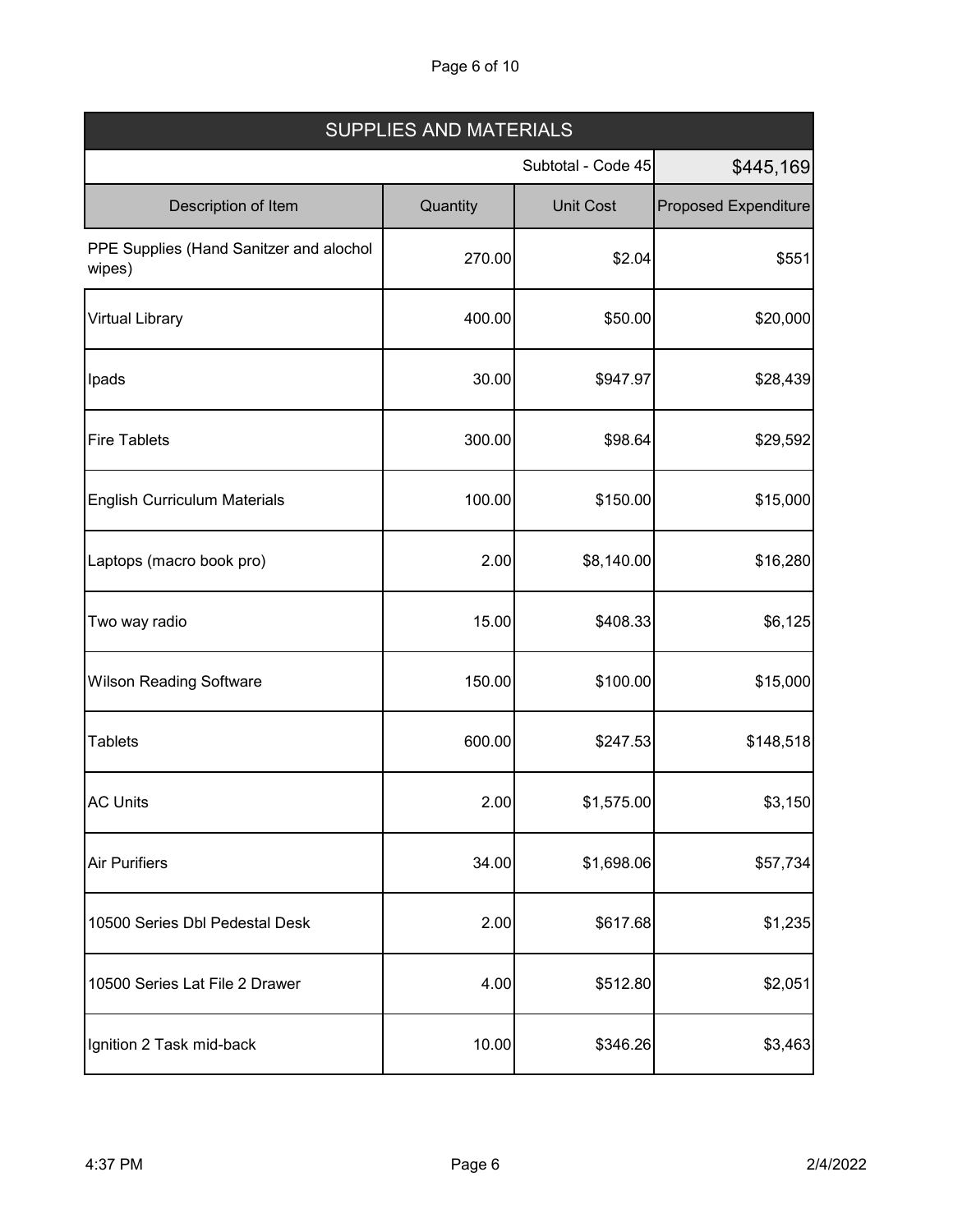| Preside 96W x 48D Racetrack          | 1.00   | \$475.00   | \$475    |
|--------------------------------------|--------|------------|----------|
| <b>Preside Laminate Hollow Panel</b> | 1.00   | \$940.22   | \$940    |
| ElloraB G2 Flip-flop top 4 AC1       | 1.00   | \$447.97   | \$448    |
| Versare Room Dividers                | 2.00   | \$1,841.00 | \$3,682  |
| Ignition Task Stool                  | 5.00   | \$425.23   | \$2,126  |
| Storage Book Box                     | 22.00  | \$124.91   | \$2,748  |
| 36"W External Stiffener              | 87.00  | \$41.29    | \$3,592  |
| Motivate 4-leg Stack Chair Set       | 90.00  | \$292.14   | \$26,293 |
| 24"D x 28"H O-leg Support            | 174.00 | \$149.94   | \$26,090 |
| Ignition 2 Task mid-back             | 22.00  | \$341.79   | \$7,519  |
| <b>Black Removable Lock Core Kit</b> | 44.00  | \$15.54    | \$684    |
| 10500 Series Desk Shell              | 20.00  | \$410.13   | \$8,203  |
| 10500 Series Floorstand Full Ht      | 40.00  | \$340.26   | \$13,610 |
| 1IN' View Binder Chartreuse          | 140.00 | \$11.09    | \$1,553  |
| Post-it Notes                        | 3.00   | \$22.57    | \$68     |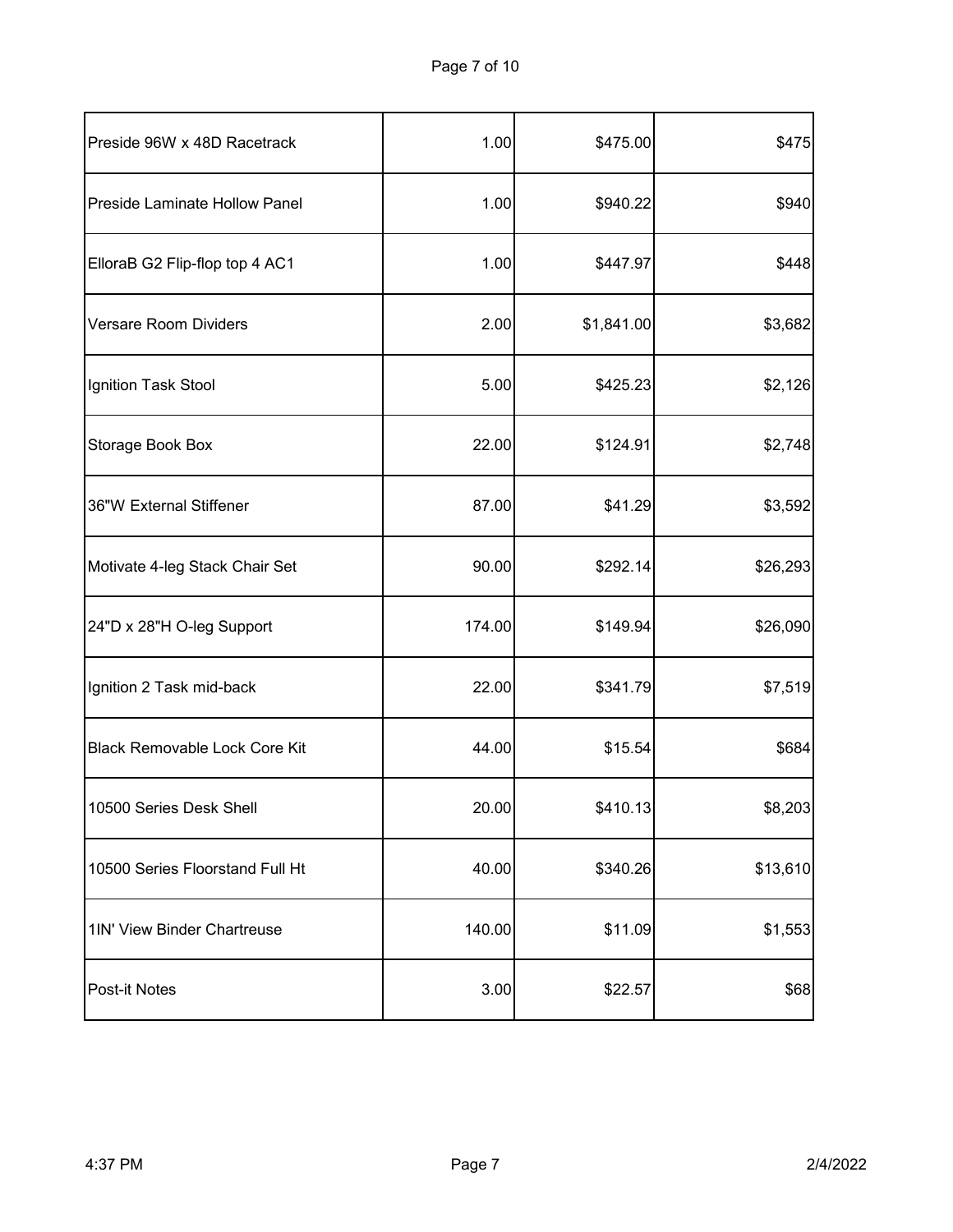Page 8 of 10

| <b>Employee Benefits</b>     |                                |                                       |  |
|------------------------------|--------------------------------|---------------------------------------|--|
|                              | Subtotal - Code 80             | \$116,663                             |  |
| <b>Benefit</b>               |                                | <b>Proposed</b><br><b>Expenditure</b> |  |
| Social Security              |                                | \$92,950                              |  |
|                              | <b>New York State Teachers</b> | \$1,975                               |  |
| <b>Retirement</b>            | New York State Employees       |                                       |  |
|                              | Other - Pension                |                                       |  |
| Health Insurance             |                                |                                       |  |
| <b>Worker's Compensation</b> |                                |                                       |  |
| Unemployment Insurance       |                                |                                       |  |
| Other(Identify)              |                                |                                       |  |
| Medicare                     |                                | \$21,738                              |  |
|                              |                                |                                       |  |
|                              |                                |                                       |  |
|                              |                                |                                       |  |
|                              |                                |                                       |  |
|                              |                                |                                       |  |
|                              |                                |                                       |  |
|                              |                                |                                       |  |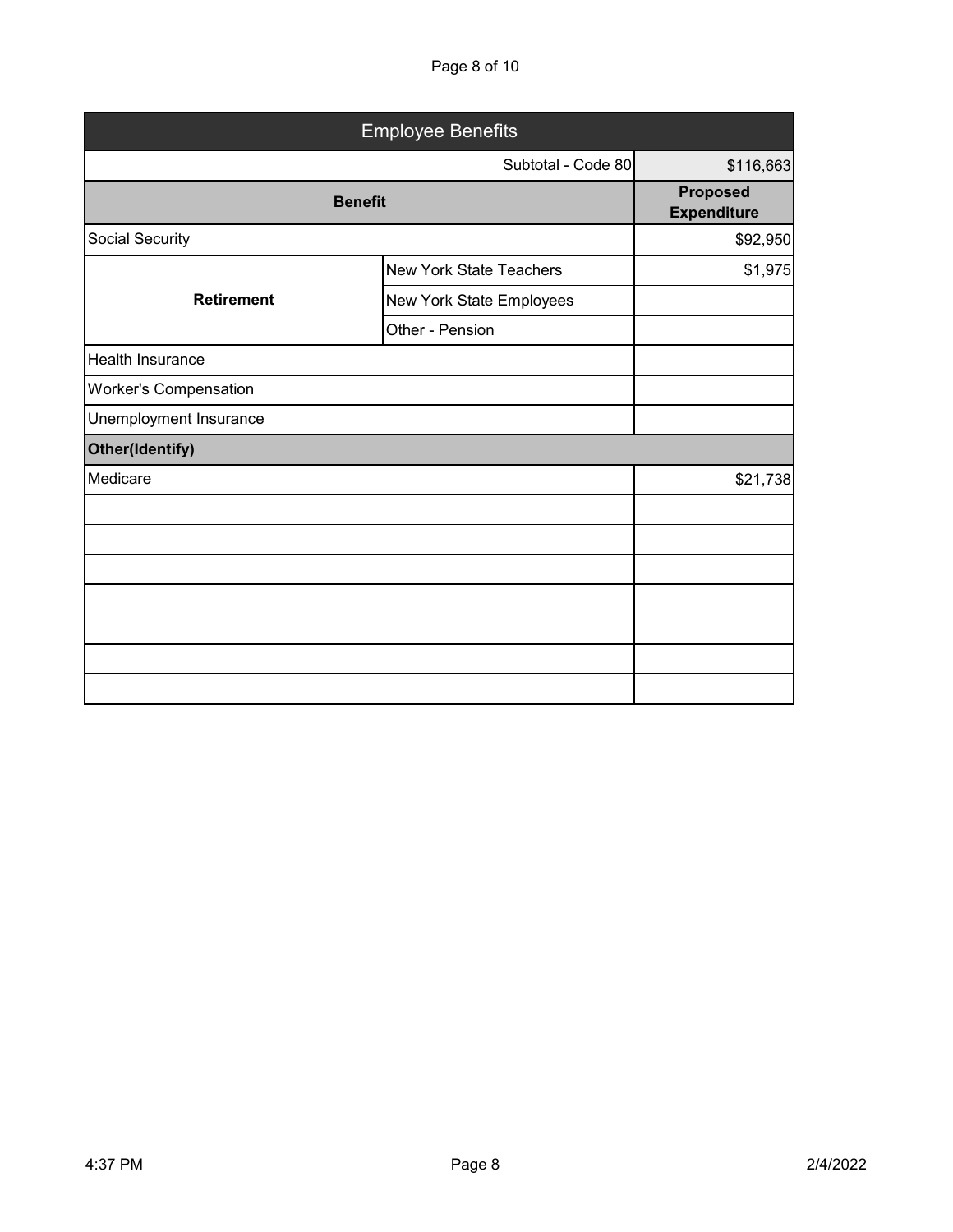# Page 9 of 10

# **BUDGET SUMMARY**

| <b>SUBTOTAL</b>                                                                                                                                                                                                                                                                                                                                                                                                                                                                                                                                                                                                                                                                            |    | CODE PROJECT COSTS                         |                                  |                                              |  |
|--------------------------------------------------------------------------------------------------------------------------------------------------------------------------------------------------------------------------------------------------------------------------------------------------------------------------------------------------------------------------------------------------------------------------------------------------------------------------------------------------------------------------------------------------------------------------------------------------------------------------------------------------------------------------------------------|----|--------------------------------------------|----------------------------------|----------------------------------------------|--|
| <b>Professional Salaries</b>                                                                                                                                                                                                                                                                                                                                                                                                                                                                                                                                                                                                                                                               | 15 | \$1,503,310                                | Agency Code:                     | 320700861173                                 |  |
| <b>Support Staff Salaries</b>                                                                                                                                                                                                                                                                                                                                                                                                                                                                                                                                                                                                                                                              | 16 |                                            |                                  |                                              |  |
| <b>Purchased Services</b>                                                                                                                                                                                                                                                                                                                                                                                                                                                                                                                                                                                                                                                                  | 40 | \$89,623                                   | Project #:                       | 5880-21-5560                                 |  |
| <b>Supplies and Materials</b>                                                                                                                                                                                                                                                                                                                                                                                                                                                                                                                                                                                                                                                              | 45 | \$445,169                                  |                                  |                                              |  |
| <b>Travel Expenses</b>                                                                                                                                                                                                                                                                                                                                                                                                                                                                                                                                                                                                                                                                     | 46 |                                            | Contract #:                      |                                              |  |
| <b>Employee Benefits</b>                                                                                                                                                                                                                                                                                                                                                                                                                                                                                                                                                                                                                                                                   | 80 | \$116,663                                  |                                  |                                              |  |
| <b>Indirect Cost</b>                                                                                                                                                                                                                                                                                                                                                                                                                                                                                                                                                                                                                                                                       | 90 |                                            |                                  |                                              |  |
| <b>BOCES Services</b>                                                                                                                                                                                                                                                                                                                                                                                                                                                                                                                                                                                                                                                                      | 49 |                                            | Agency Name:                     | <b>University Prep Charter Middle School</b> |  |
| Minor Remodeling                                                                                                                                                                                                                                                                                                                                                                                                                                                                                                                                                                                                                                                                           | 30 |                                            |                                  |                                              |  |
| Equipment                                                                                                                                                                                                                                                                                                                                                                                                                                                                                                                                                                                                                                                                                  | 20 |                                            |                                  |                                              |  |
| <b>Grand Total</b><br>\$2,154,765                                                                                                                                                                                                                                                                                                                                                                                                                                                                                                                                                                                                                                                          |    |                                            | <b>FOR DEPARTMENT USE ONLY</b>   |                                              |  |
| <b>CHIEF ADMINISTRATOR'S CERTIFICATION</b><br>By signing this report, I certify to the best of my<br>knowledge and belief that the report is true, complete,<br>and accurate, and the expenditures, disbursements,<br>and cash receipts are for the purposes and objectives<br>set forth in the terms and conditions of the Federal (or<br>State) award. I am aware that any false, fictitious, or<br>fraudulent information, or the omission of any material<br>fact, may subject me to criminal, civil, or administrative<br>penalties for fraud, false statements, false claims, or<br>otherwise. (U.S. Code Title 18, Section 1001 and Title<br>31, Sections 3729-3730 and 3801-3812). |    | <b>Funding Dates:</b><br>Program Approval: | From<br>To<br>Date:              |                                              |  |
|                                                                                                                                                                                                                                                                                                                                                                                                                                                                                                                                                                                                                                                                                            |    | <b>Fiscal Year</b>                         | <b>First Payment</b><br>Line $#$ |                                              |  |
| Date<br>Andrea d'Amato, Executive Director<br>Name and Title of Chief Administrative Officer                                                                                                                                                                                                                                                                                                                                                                                                                                                                                                                                                                                               |    | Signature                                  |                                  |                                              |  |
|                                                                                                                                                                                                                                                                                                                                                                                                                                                                                                                                                                                                                                                                                            |    |                                            |                                  |                                              |  |

\_\_\_\_\_\_\_\_\_\_\_\_\_\_\_\_\_\_

Voucher #

\_\_\_\_\_\_\_\_\_\_\_\_\_\_\_\_\_\_\_ First Payment